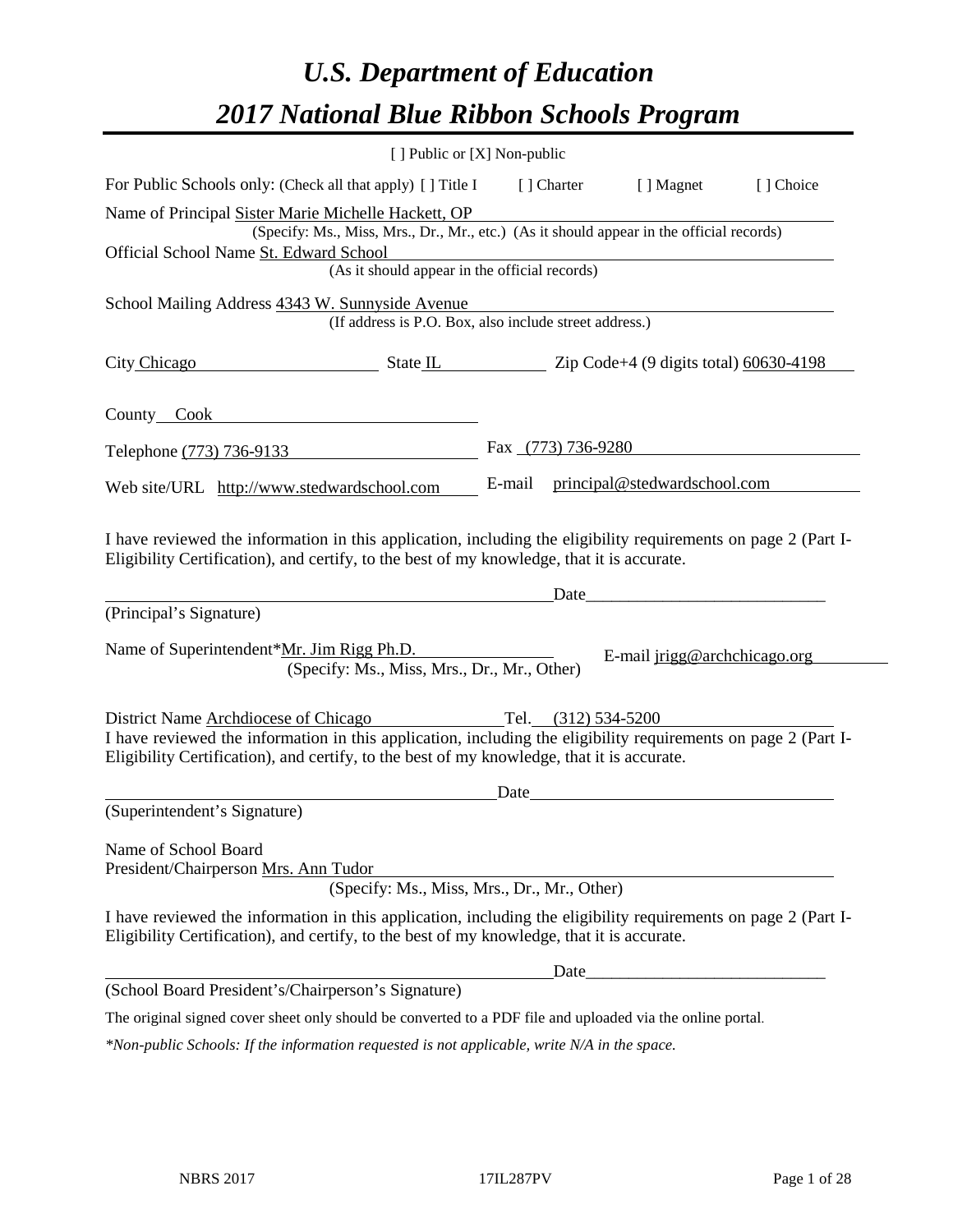- 1. The signatures on the first page of this application (cover page) certify that each of the statements below, concerning the school's eligibility and compliance with U.S. Department of Education and National Blue Ribbon Schools requirements, are true and correct. The school configuration includes one or more of grades K-12. (Schools on the same campus with one principal, even a K-12 school, must apply as an entire school.)
- 2. All nominated public schools must meet the state's performance targets in reading (or English language arts) and mathematics and other academic indicators (i.e., attendance rate and graduation rate), for the all students group and all subgroups, including having participation rates of at least 95 percent using the most recent accountability results available for nomination.
- 3. To meet final eligibility, all nominated public schools must be certified by states prior to September 2017 in order to meet all eligibility requirements. Any status appeals must be resolved at least two weeks before the awards ceremony for the school to receive the award.
- 4. If the school includes grades 7 or higher, the school must have foreign language as a part of its curriculum.
- 5. The school has been in existence for five full years, that is, from at least September 2011 and each tested grade must have been part of the school for the past three years.
- 6. The nominated school has not received the National Blue Ribbon Schools award in the past five years: 2012, 2013, 2014, 2015, or 2016.
- 7. The nominated school has no history of testing irregularities, nor have charges of irregularities been brought against the school at the time of nomination. The U.S. Department of Education reserves the right to disqualify a school's application and/or rescind a school's award if irregularities are later discovered and proven by the state.
- 8. The nominated school has not been identified by the state as "persistently dangerous" within the last two years.
- 9. The nominated school or district is not refusing Office of Civil Rights (OCR) access to information necessary to investigate a civil rights complaint or to conduct a district-wide compliance review.
- 10. The OCR has not issued a violation letter of findings to the school district concluding that the nominated school or the district as a whole has violated one or more of the civil rights statutes. A violation letter of findings will not be considered outstanding if OCR has accepted a corrective action plan from the district to remedy the violation.
- 11. The U.S. Department of Justice does not have a pending suit alleging that the nominated school or the school district as a whole has violated one or more of the civil rights statutes or the Constitution's equal protection clause.
- 12. There are no findings of violations of the Individuals with Disabilities Education Act in a U.S. Department of Education monitoring report that apply to the school or school district in question; or if there are such findings, the state or district has corrected, or agreed to correct, the findings.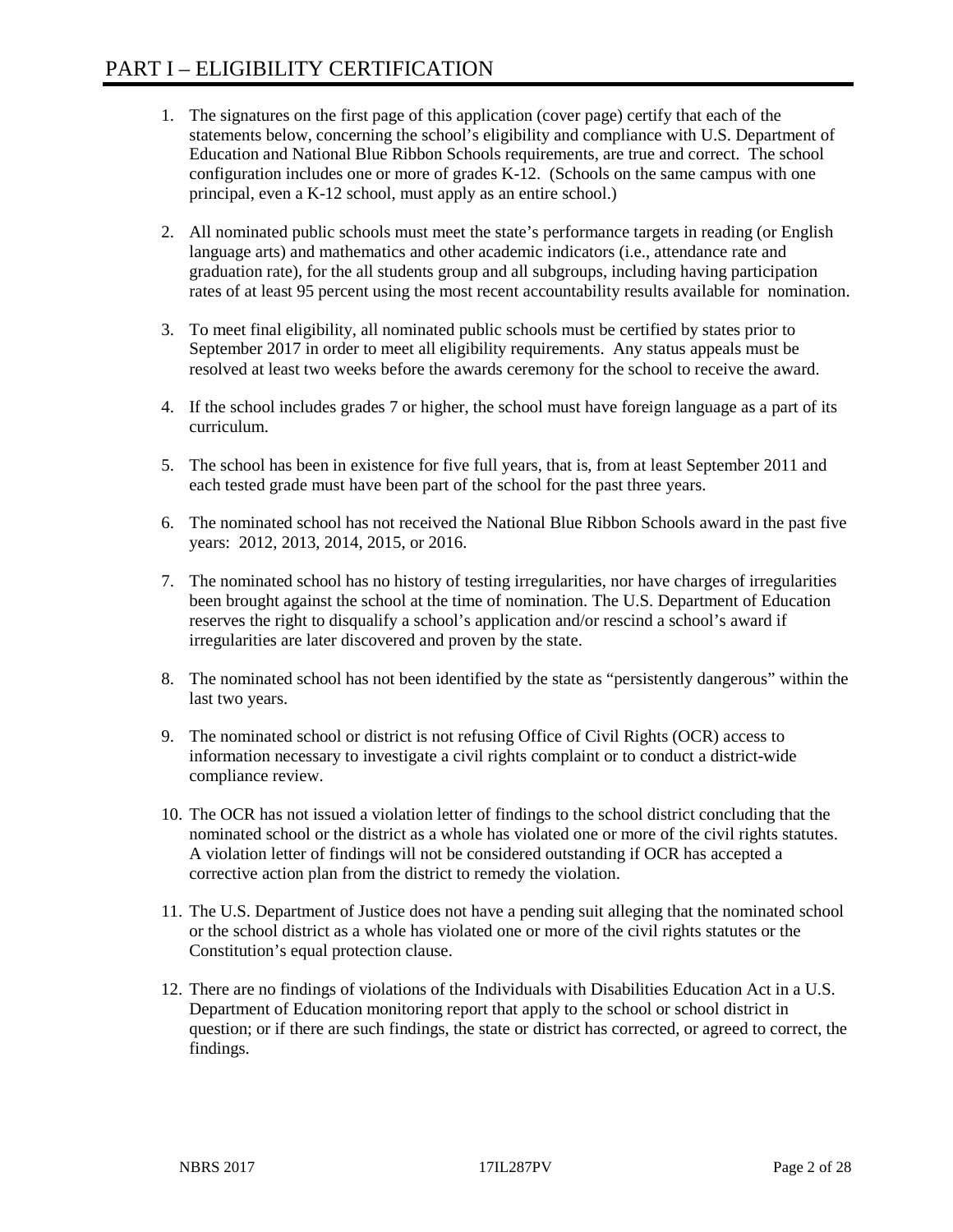#### **Data should be provided for the most recent school year (2016-2017) unless otherwise stated.**

**DISTRICT** (Question 1 is not applicable to non-public schools)

| -1. | Number of schools in the district<br>(per district designation): | $\underline{0}$ Elementary schools (includes K-8)<br>0 Middle/Junior high schools |
|-----|------------------------------------------------------------------|-----------------------------------------------------------------------------------|
|     |                                                                  | 0 High schools                                                                    |
|     |                                                                  | $0 K-12$ schools                                                                  |

0 TOTAL

**SCHOOL** (To be completed by all schools)

2. Category that best describes the area where the school is located:

[X] Urban or large central city [ ] Suburban with characteristics typical of an urban area

- [ ] Suburban
- [ ] Small city or town in a rural area
- [ ] Rural
- 3. Number of students as of October 1, 2016 enrolled at each grade level or its equivalent in applying school:

| Grade                           | # of         | # of Females | <b>Grade Total</b> |
|---------------------------------|--------------|--------------|--------------------|
|                                 | <b>Males</b> |              |                    |
| <b>PreK</b>                     | 28           | 30           | 58                 |
| $\mathbf K$                     | 22           | 20           | 42                 |
| $\mathbf{1}$                    | 19           | 14           | 33                 |
| $\boldsymbol{2}$                | 24           | 19           | 43                 |
| 3                               | 28           | 20           | 48                 |
| 4                               | 31           | 11           | 42                 |
| 5                               | 14           | 13           | 27                 |
| 6                               | 13           | 14           | 27                 |
| 7                               | 17           | 8            | 25                 |
| 8                               | 18           | 18           | 36                 |
| 9                               | 0            | 0            | $\Omega$           |
| 10                              | 0            | $\Omega$     | 0                  |
| 11                              | 0            | 0            | 0                  |
| 12 or higher                    | 0            | 0            | $\theta$           |
| <b>Total</b><br><b>Students</b> | 214          | 167          | 381                |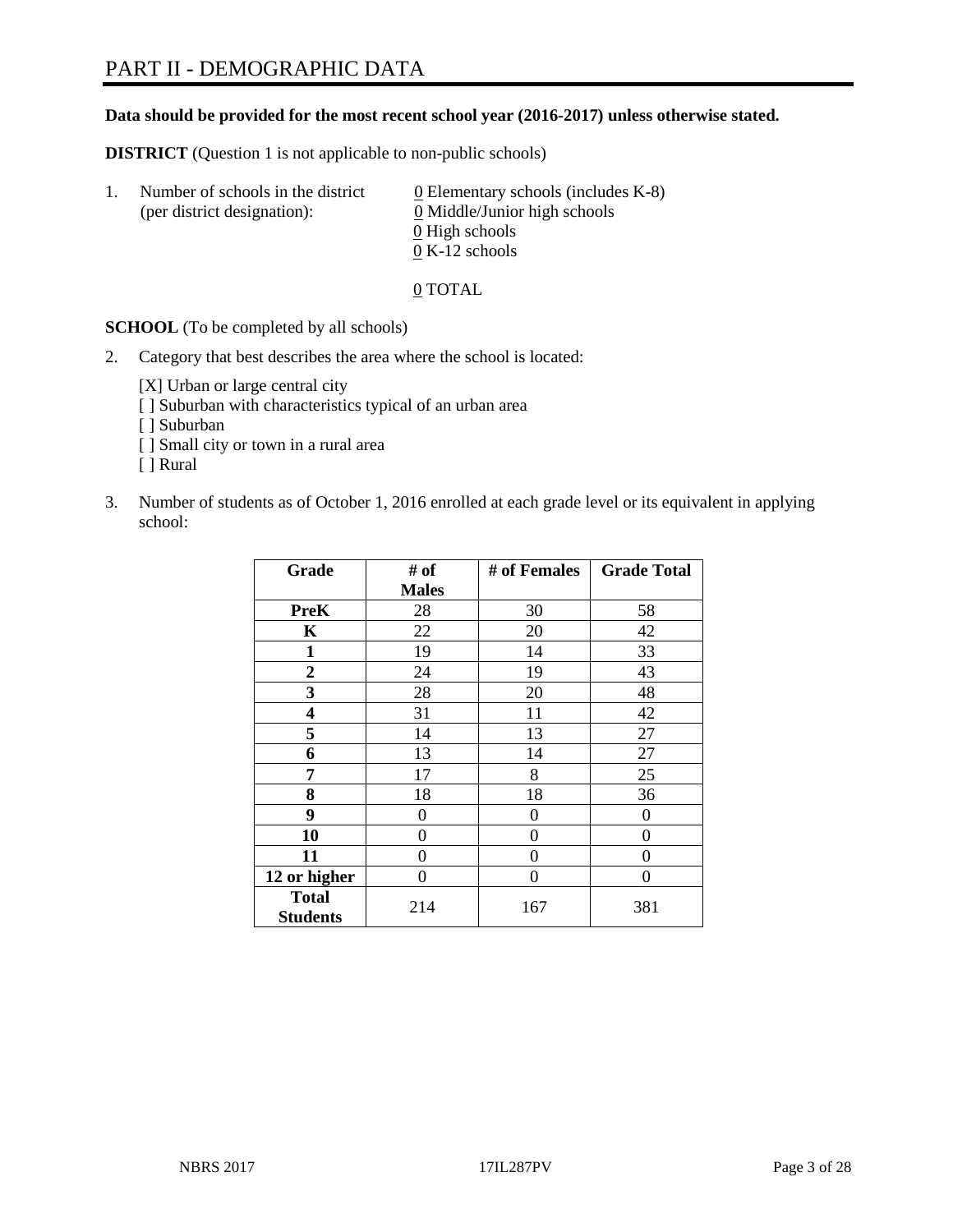the school:  $7\%$  Asian

4. Racial/ethnic composition of  $\qquad 0\%$  American Indian or Alaska Native 1 % Black or African American 12 % Hispanic or Latino 0 % Native Hawaiian or Other Pacific Islander 65 % White 15 % Two or more races **100 % Total**

(Only these seven standard categories should be used to report the racial/ethnic composition of your school. The Final Guidance on Maintaining, Collecting, and Reporting Racial and Ethnic Data to the U.S. Department of Education published in the October 19, 2007 *Federal Register* provides definitions for each of the seven categories.)

5. Student turnover, or mobility rate, during the 2015 – 2016 school year: 0%

This rate should be calculated using the grid below. The answer to (6) is the mobility rate.

| <b>Steps For Determining Mobility Rate</b>         | Answer |
|----------------------------------------------------|--------|
| $(1)$ Number of students who transferred to        |        |
| the school after October 1, 2015 until the         |        |
| end of the 2015-2016 school year                   |        |
| (2) Number of students who transferred             |        |
| <i>from</i> the school after October 1, 2015 until |        |
| the end of the 2015-2016 school year               |        |
| (3) Total of all transferred students [sum of      |        |
| rows $(1)$ and $(2)$ ]                             |        |
| (4) Total number of students in the school as      | 354    |
| of October 1, 2015                                 |        |
| $(5)$ Total transferred students in row $(3)$      | 0.003  |
| divided by total students in row (4)               |        |
| $(6)$ Amount in row $(5)$ multiplied by 100        |        |

6. Specify each non-English language represented in the school (separate languages by commas):

|    | English Language Learners (ELL) in the school:   | $0\%$<br>0 Total number ELL               |
|----|--------------------------------------------------|-------------------------------------------|
|    | Students eligible for free/reduced-priced meals: | 5 %                                       |
|    | Total number students who qualify:               | 21                                        |
| 8. | Students receiving special education services:   | 4 %<br>16 Total number of students served |

Indicate below the number of students with disabilities according to conditions designated in the Individuals with Disabilities Education Act. Do not add additional conditions. It is possible that students may be classified in more than one condition.

| $\underline{0}$ Orthopedic Impairment   |
|-----------------------------------------|
| 0 Other Health Impaired                 |
| 4 Specific Learning Disability          |
| 10 Speech or Language Impairment        |
| 0 Traumatic Brain Injury                |
| 1 Visual Impairment Including Blindness |
| <b>0</b> Developmentally Delayed        |
|                                         |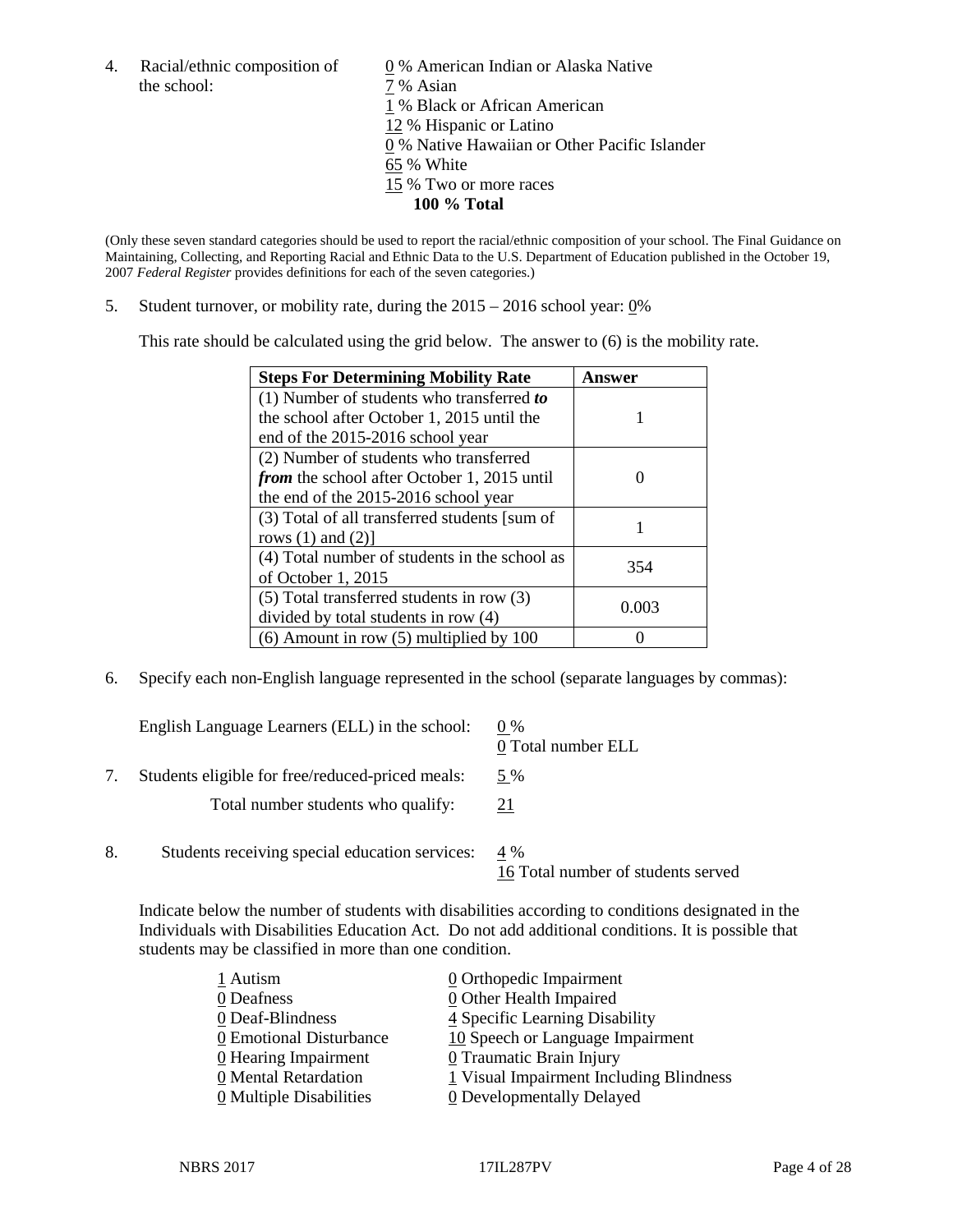- 9. Number of years the principal has been in her/his position at this school: 24
- 10. Use Full-Time Equivalents (FTEs), rounded to nearest whole numeral, to indicate the number of school staff in each of the categories below:

|                                        | <b>Number of Staff</b>   |
|----------------------------------------|--------------------------|
| Administrators                         |                          |
| Classroom teachers including those     |                          |
| teaching high school specialty         | 20                       |
| subjects                               |                          |
| Resource teachers/specialists/coaches  |                          |
| e.g., reading, math, science, special  | 8                        |
| education, enrichment, technology,     |                          |
| art, music, physical education, etc.   |                          |
| Paraprofessionals under the            |                          |
| supervision of a licensed professional | $\overline{\mathcal{L}}$ |
| supporting single, group, or classroom |                          |
| students.                              |                          |
| Student support personnel              |                          |
| e.g., guidance counselors, behavior    |                          |
| interventionists, mental/physical      |                          |
| health service providers,              | $\mathcal{D}$            |
| psychologists, family engagement       |                          |
| liaisons, career/college attainment    |                          |
| coaches, etc.                          |                          |

- 11. Average student-classroom teacher ratio, that is, the number of students in the school divided by the FTE of classroom teachers, e.g.,  $22:1$  19:1
- 12. Show daily student attendance rates. Only high schools need to supply yearly graduation rates.

| <b>Required Information</b> | $2015 - 2016$ |     | 2014-2015   2013-2014 | 2012-2013 | 2011-2012 |
|-----------------------------|---------------|-----|-----------------------|-----------|-----------|
| Daily student attendance    | 98%           | 98% | 98%                   | 99%       | 98%       |
| High school graduation rate | 9%            | 0%  | 0%                    | 9%        | 0%        |

#### 13. **For high schools only, that is, schools ending in grade 12 or higher.**

Show percentages to indicate the post-secondary status of students who graduated in Spring 2016.

| <b>Post-Secondary Status</b>                  |    |
|-----------------------------------------------|----|
| Graduating class size                         |    |
| Enrolled in a 4-year college or university    | 0% |
| Enrolled in a community college               | 0% |
| Enrolled in career/technical training program | 0% |
| Found employment                              | 0% |
| Joined the military or other public service   | 0% |
| )ther                                         | 0% |

14. Indicate whether your school has previously received a National Blue Ribbon Schools award. Yes No X

If yes, select the year in which your school received the award.

15. In a couple of sentences, provide the school's mission or vision statement.

We are a faith-based community providing a solid educational foundation enhanced by the arts, caring for the earth, and working for peace and justice.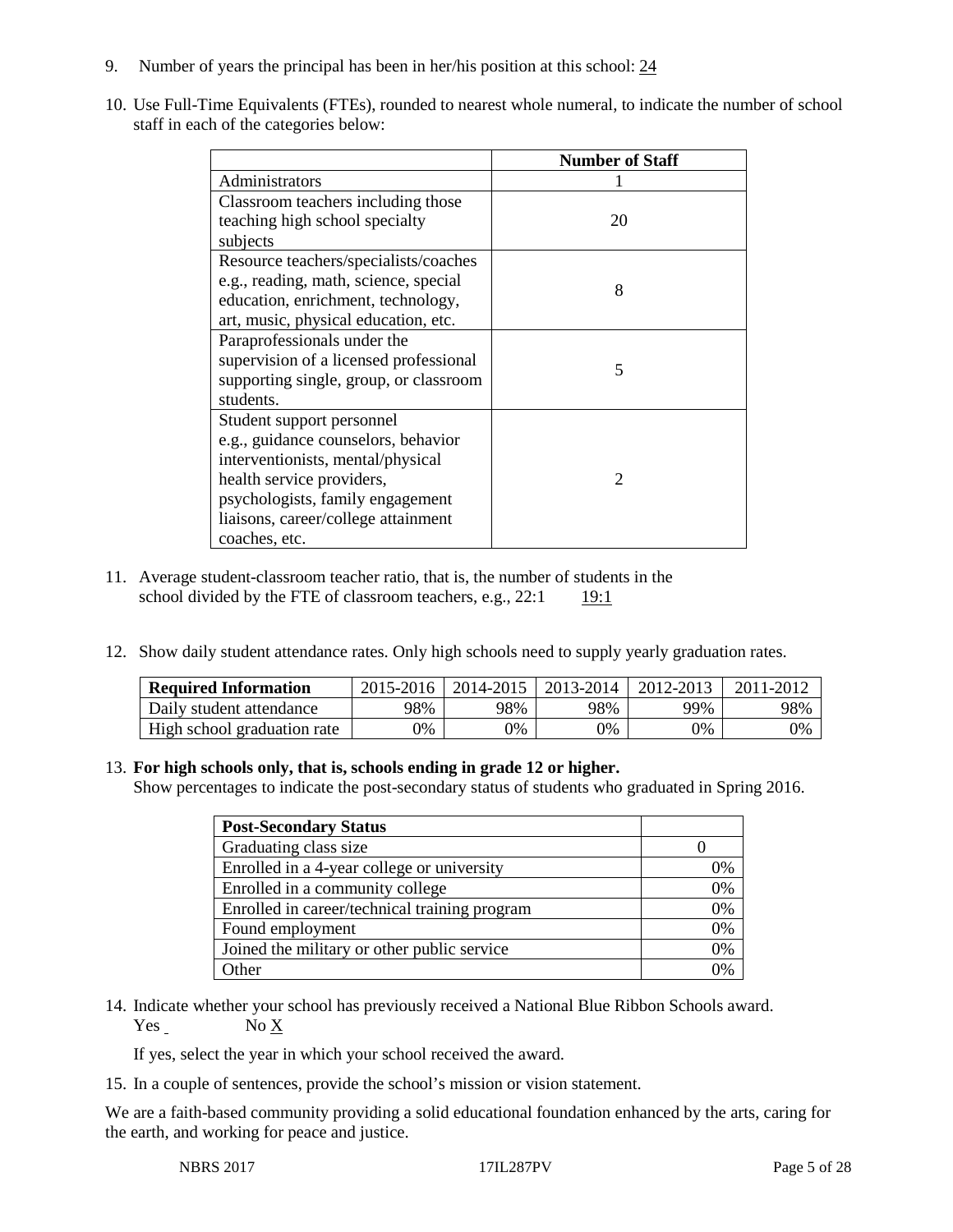St. Edward School in Chicago, Illinois, is in an upper middle class urban setting on the northwest side of the city. We are a preschool through eighth grade educational institution serving 381 students from twelve different zip codes in the surrounding area. The school was founded in 1910 and is staffed by the Dominican Sisters from Springfield, Illinois. The Sisters continue to be part of its long legacy. The original school building was demolished, and a new two-story structure was erected in 1938. Due to the increase in enrollment, a third floor was added in 1951. The minim building, composed of a full-sized gym, stage, and five additional classrooms, was constructed in 1955. A final addition was the mobile music studio in 1980. A true testament of the stability and reputation of the school is exemplified by the number of alumni who have children in the school and by the fact that nine teachers and staff members graduated from the school. The majority of our school parents are college graduates working in such varied fields as finance, law, environment, health, public safety, and education.

The student body is an urban mix of Caucasian, Asian, Hispanic, and African American students. Many of our students are multi-racial, either through birth or adoption. The different cultures help to enrich our global awareness, cultural inclusiveness, and yearly celebrations.

We hold the students to high academic standards, striving for excellence, while preparing them for college and career readiness. The various methods and strategies we use allow students to apply, analyze, synthesize, and evaluate their work by participating in group projects, labs, written synopses, close reading, research, discussions, and the use of technology. We keep in frequent contact with parents and encourage them to guide their children in their academic endeavors by providing resources, such as educational websites, family/community events, and after school enrichment and tutoring programs.

"Academic Excellence, Christian Values, and a Caring Community" succinctly describes our Mission Statement, which is used to distinguish all of our marketing materials. We believe in educating the whole child and instilling in him and her life-long learning skills so that each of them may serve one another and the global community. An aesthetic discipline is provided by a strong, ongoing music program enhanced by the arts, encouraging creativity and a love of learning through knowledge of literary and scientific studies. Following the policies of the Archdiocese, we provide a rigorous curriculum that provides students with opportunities to participate in Science Fairs, both in the city and at the state level, History Fairs, Honor Roll, Principal Award, the Presidential Gold and Silver Awards, plus Math, Quiz Bowl, and STEM Competitions. Because of these initiatives, our students have consistently placed in the top ten percent in a given academic competition.

Our students have the opportunity to participate in gym classes, daily outdoor recess, "Early Risers," which is a before school exercise class, the Running Club, and an after school organized sports program, which is dedicated to developing leadership, sportsmanship, and health of mind and body. An all-school indoor Pinball Tournament, which is a combination of dodge ball, basketball, and bowling, was created by students twenty years ago and attracts hundreds of parents and alumni each year to the two-day tournament. In competitive sports our students have won the regional football and basketball tournaments for the past three years.

Through education in the daily curriculum, our teachers try to create an atmosphere of peace and tranquility, while allowing students to identify and express their emotions. We provide professional help when needed and have a nurse and para-professionals on staff to give support and encouragement. In addition, the principal has taught a class to sixth grade students to help with Executive Functioning Skills.

Since our students come from various ethnic backgrounds, we celebrate their heritages by celebrating Hispanic/American Month, Thanksgiving, Our Lady of Guadalupe, Santa Lucia, Hanukkah, Christmas, Kwanzaa, Simbang Gabi, Martin Luther King Day, Chinese New Year, Mardi Gras, African/Asian American Month, St. Joseph Table, St. Patrick's Day, and Cinco de Mayo. We are also located in the neighborhood of the Irish American Heritage Center and the Copernicus Center, so our students visit both of these places for plays, cultural instruction, and entertainment.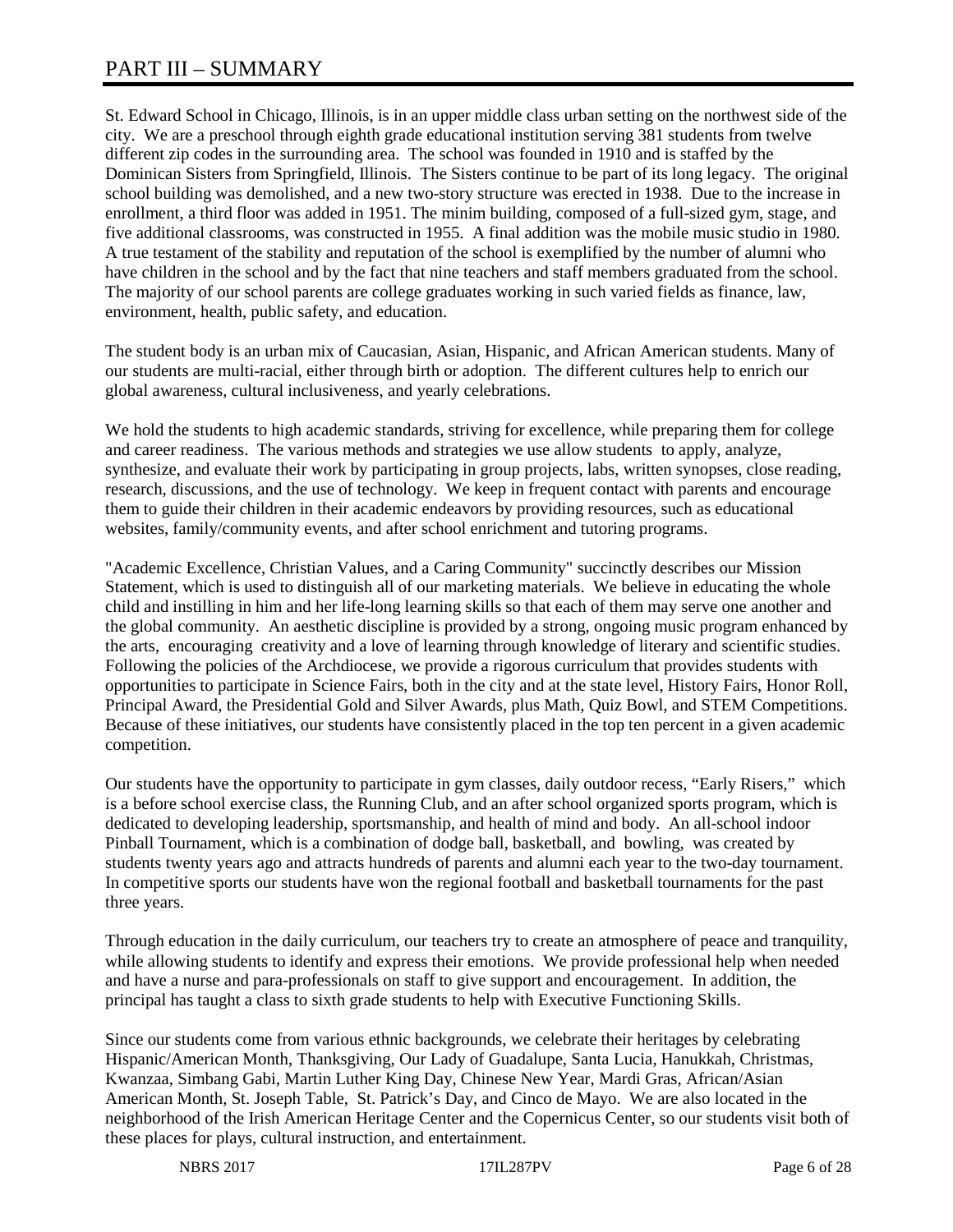The students have the opportunity to be involved in a wide variety of social activities. During the school day we have a Fun Fair, Santa's Workshop, Music Assemblies, Science World Assembly, and Field Day. After school we offer Girl Scouts, Boy Scouts, and Service Clubs that do projects off school campus, such as "Feed My Starving Children," and choral and orchestra performances at different venues. On the weekends the students socialize and help at Santa's Pancake Breakfast, Boy Scout Spaghetti Dinner, Girl Scout Tea, Blue and Gold Dinners, Sports Banquets, Retreat Days, Fall Festivals, Chalk Walks, Ice Cream Socials, Gaming Nights, Movies Under the Stars, and a Marriott Family Sleepover.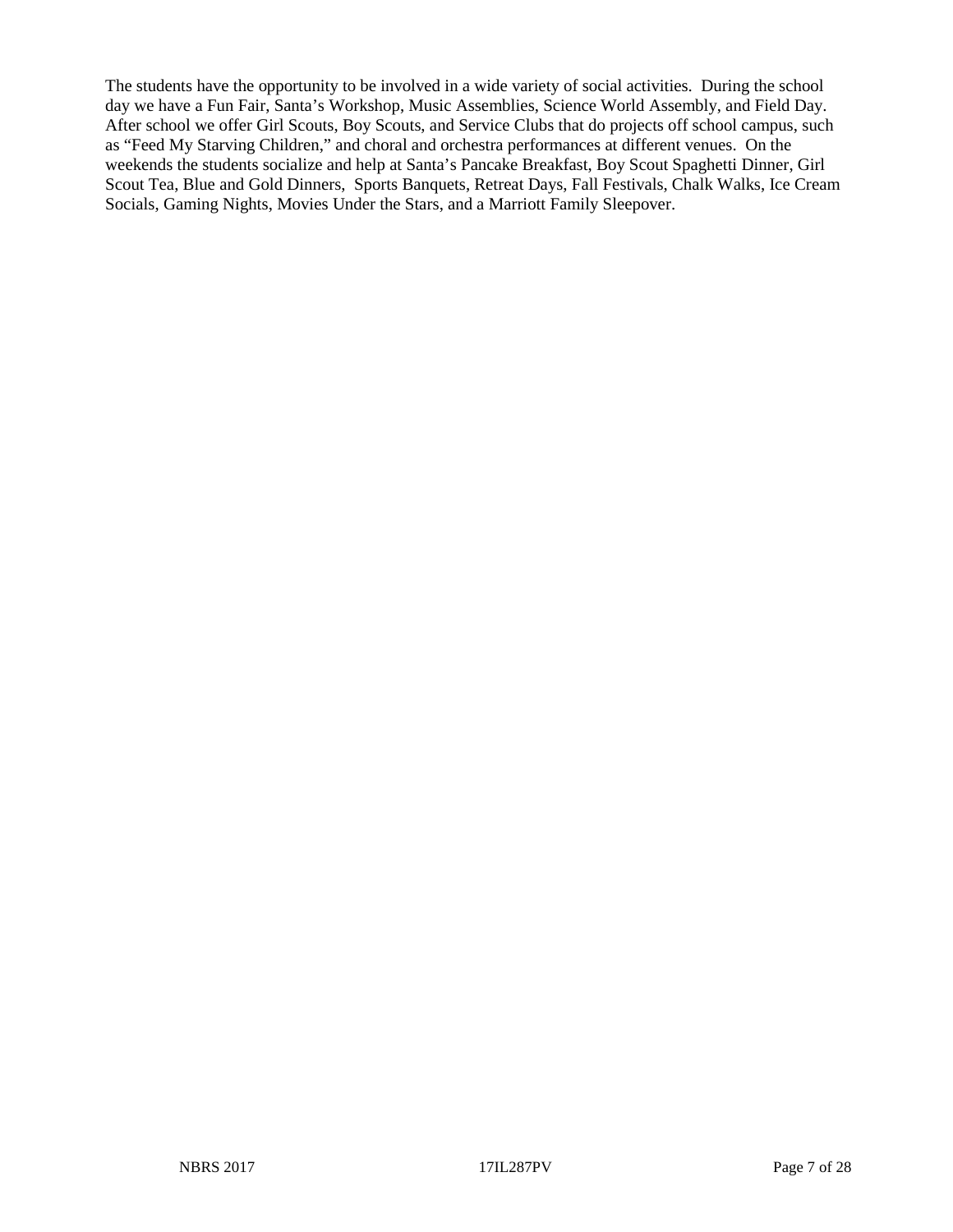# **1. Core Curriculum:**

St. Edward School strives to achieve academic excellence by implementing required benchmarks set by the Archdiocese of Chicago and by incorporating Common Core practices. We encourage our children to become life-long learners and to apply their education by accepting responsibility to change their communities for the better. Our extremely competent staff focuses upon the core curriculum subjects while incorporating technology and the fine arts into everyday teaching strategies. We create a learning environment that is both academically cultivating and emotionally safe for our students.

Reading: St. Edward's reading curriculum follows the Common Core Standards by creating a cohesive balance between reading literature, as well as informational texts, the integration of language standards within the writing process, and the daily use of listening and verbal skills. Our Primary and Middle School uses a combination of basal readers, novels, short stories, and poems to cover a variety of comprehension skills. Junior High students complete three in-class novel studies, taking an in-depth approach to understanding and applying Common Core Standards; they are responsible also for independently reading fifteen fiction and non-fiction books in nine specific genres over the course of the school year. Foundational skills in reading are closely monitored by an online program, which all students utilize several times throughout the year. This program helps students improve reading comprehension across all genres. Students take tests regularly throughout the year to track individual strengths and weaknesses in comprehension and to establish a Zone of Proximal Development for independent achievement. These reports show a National Percentile Ranking and a calculated Grade Equivalent predicated by year and month of achieved comprehension. This process allows struggling students to receive help from many of our support programs, while allowing our advanced students to challenge themselves with additional practice in vocabulary and literacy skills comprehension.

Math: The mathematics program at St. Edward School is aligned with the Common Core Standards, and each lesson begins with an "Essential Question" based upon those standards. Fundamental problem-solving skills are taught by using a four-step problem solving method. First, students are encouraged to understand problems by identifying key words and the necessary solving operations. Students then devise a strategy for problem solving: drawing a picture or diagram, modeling, or the application of basic computation skills. That plan is then executed. The last step is to review final results and confirm that students have answered the question asked. Students are challenged to reason abstractly and quantitatively with problems not just solved but explained and justified. We use an online program, which strictly focuses on the mastery of foundation skills, and which provides both intervention to those struggling with computation and challenges for advanced students, actively furthering their proficiency of basic and more complex skills. Our curriculum is assessed using engaging activities, which apply math within real world situations through performance evaluations, problem solving, application of mathematical concepts, and critical area projects.

Science: Our school's science curriculum is a combination of Common Core Standards and Next Generation Science Standards. Within this curriculum, students are able to connect what they learn in class to the outside world by being involved in authentic inquiry-based projects, that require higher level thinking skills and integrate a variety of STEM challenges, which allow students to work in teams to problem solve in order to accomplish a group goal. Teachers are able to instruct students in fundamental science skills by using a range of instructional strategies, such as hands-on laboratory investigations, differentiated instruction, group and individual work, and the use of technology. Data analysis is another significant aspect within our curriculum. Students learn graph analysis by collecting data during hands-on laboratory investigations and analyzing their results in order to form valid conclusions based upon that data.

Social Studies: Common Core Standards and the NCSS (National Council for Social Studies) guidelines are used to structure our classes. Classes provide students with the necessary foundational tools to employ critical thinking skills while considering global points of view in order to become thoughtful and caring citizens within their community. Our curriculum is reflective of our multicultural nation and neighborhood, focusing specifically upon inclusion and respect for others. Students are given the opportunity to use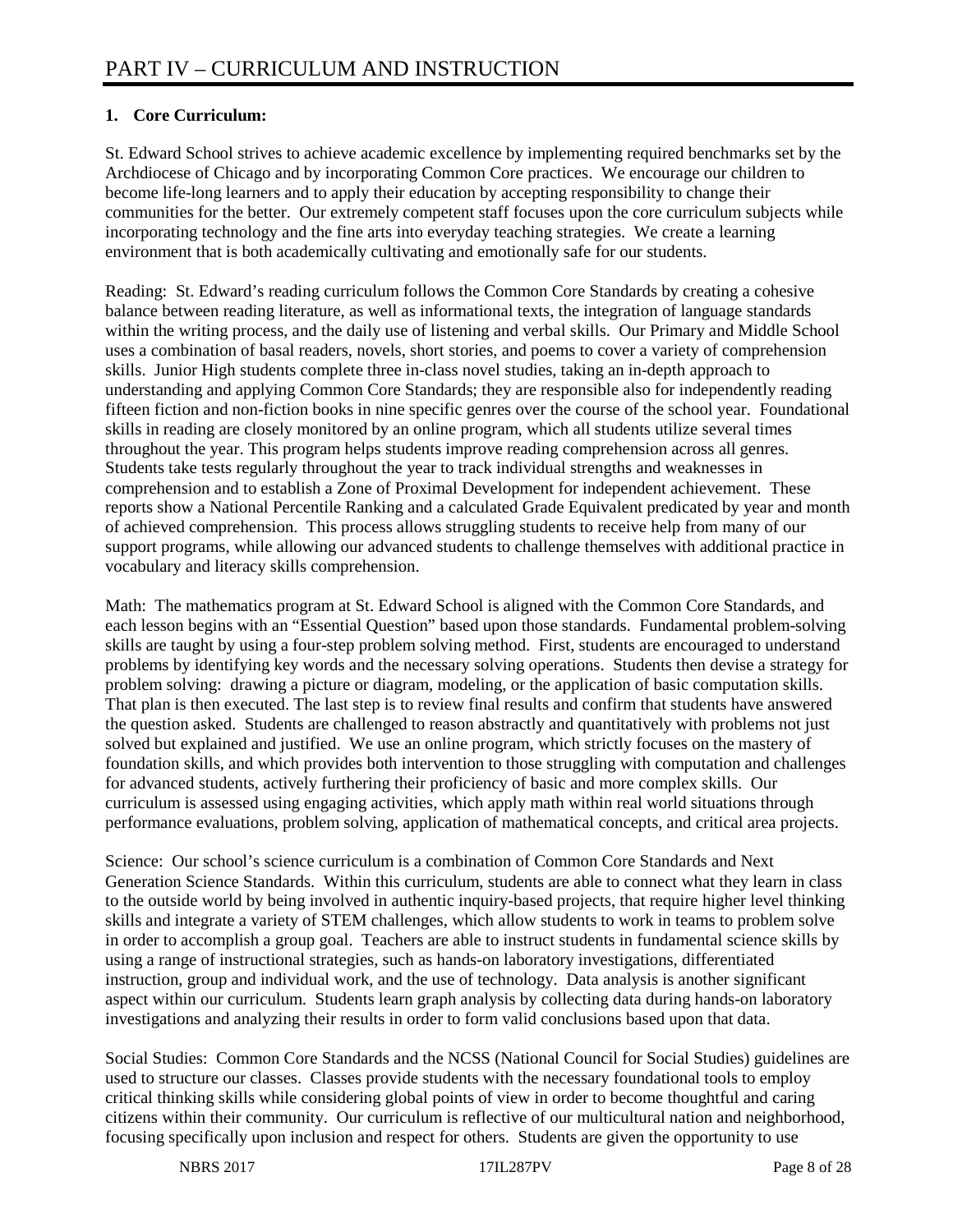graphic organizers, questioning, context clues, and summarizing, while connecting to past and current social themes.

Curriculum and Instruction – Preschool:

The preschool core curriculum is aligned with Common Core Standards and incorporates reading readiness components and math readiness skills, providing students with a solid foundation to begin the reading and the math instructional programs. The literacy program uses a phonics-based system, integrating essential elements of reading, while introducing writing and spelling through character introduction. Primary math skills include sequencing, patterning, and basic addition and subtraction. Instruction in the areas of science and social studies is introduced through simple texts designed for students to learn about and engage in the world around them, culminating in a variety of STREAM (Science, Technology, Religion, Engineering, Arts, Math) activities.

#### **2. Other Curriculum Areas:**

St. Edward School emphasizes instruction of the whole child: socially, emotionally, intellectually, physically, artistically, and spiritually. Our school provides a full spectrum of classes in which every student, preschool through eighth grade, is able to participate. All "specials" classes follow the curriculum checklist determined by the Archdiocese of Chicago.

Arts (Visual): Art classes are divided into two divisions. Preschool through fifth grade attend a hands-on art class for thirty to forty-five minutes once a week with a college graduate art instructor. They create clay fossils, watercolors, self-portraits, and seasonal projects. Sixth through eighth graders attend class once a week for forty-five minutes with a master-level art teacher. These classes work in a "spiral method" so that each year new techniques are added to the previous year's foundation. Shading, fading, lighting, symmetry, and applying geometry to art are exemplified. Samples of student work are exhibited at the end of the year in our Art and Academic Gala.

Arts (Performing): Music class times and instruction differentiate by grade level. Preschool through first grade attend music class once a week for thirty minutes; second through fifth grade students attend music classes twice a week for thirty minutes; sixth through eighth grade students attend once a week for forty-five minutes. Primary students learn group songs, rhythm, instruments, and they host the Spring Show. Middle school students focus upon music appreciation and host the Christmas Program, while Junior High students learn current and cultural forms of music, and they participate in the yearly Music Fair during Catholic Schools Week.

All students have the opportunity to take advantage of private music lessons or to join one of our extracurricular musical offerings. We have seven private music instructors offering lessons in eighteen different instruments, including voice lessons, Beginning Band, Beginning Strings, Junior Orchestra, and Senior Orchestra. These student musicians are then highlighted within the school year with Solo Contests, Piano Contests, String Recitals, Band and Orchestra Concerts, and the Eighth Grade Recital.

Physical Education/Health/Nutrition: Students in preschool through fifth grade receive active physical education instruction for thirty minutes twice a week, while sixth through eighth graders receive forty-five minutes of instruction twice a week. Along with the curriculum checklist, our physical education instructor includes Presidential Fitness Training in her routine. She instills the philosophy: "Win with Humility, Lose with Dignity." All students are encouraged to participate to the best of their ability within a structured setting while learning self-control, cooperation, and fair play. Science teachers and religion teachers incorporate units on health, family life, and child safety in their instruction.

Foreign Language: St. Edward School is in explicit compliance with the program's foreign language requirements. Every student from preschool through eighth grade is provided with Spanish classes. Preschool and kindergarten have one twenty minute class a week; first and second graders receive one twenty-five minute class a week; third through fifth graders have one thirty minute class a week; and, sixth through eighth grades attend class twice weekly for forty-five minutes. Primary students begin simple word recognition and basic conversational skills. Middle school students advance to pronunciation and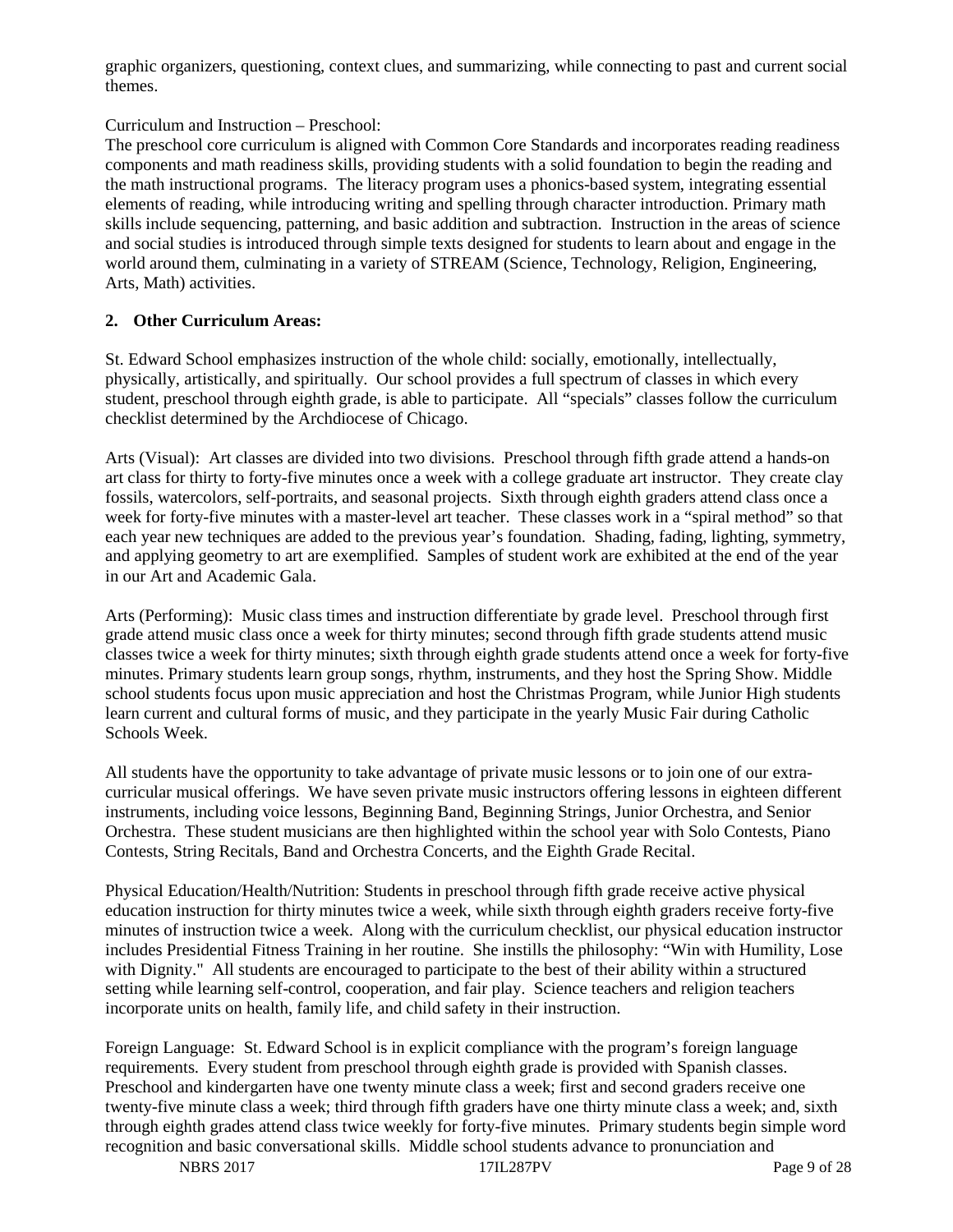conversational skills. Junior high students work towards sentence structure, conjugation, as well as city and country projects.

Technology: Computer classes are taught in grades three through eight once a week for forty-five minutes. Early Childhood and Primary teachers have access to the computer lab to work on special assignments, and they share a set of twenty iPads to use in their classrooms. Elementary and Middle School students learn various components of a computer, basic word processing skills, and basic typing skills. Junior High students progress towards keyboarding skills, programming, coding, computer applications, and the presentation of final projects. Students in grades four through eight have school Gmail accounts. Fourth and fifth grade students have twenty-five traveling Chromebooks that students and teachers may use to enhance the curriculum, while our Junior High students have individually purchased Chromebooks for use during daily class instruction.

Religion: Religion classes are taught for twenty to forty minutes daily depending upon the grade level. Students are encouraged to emulate the life of Christ and are required to complete service hours within the school and neighboring communities. First through eighth grade classrooms host Masses throughout the school year, and families are invited to share in the Eucharist. Second graders prepare for the Sacraments of Reconciliation and Holy Communion, while the eighth graders strengthen their faith through professional on-and off-campus retreats and the Sacrament of Confirmation.

#### **3. Instructional Methods, Interventions, and Assessments:**

In order for our faculty and students to achieve academic excellence, teachers incorporate Common Core Standards and the Archdiocesan benchmarks when planning for the academic year. Each teacher is given a checklist in August to use as a planning tool in order to focus upon both best teaching practices and student assessments. Benchmarks are assessed formatively in numerous ways and over multiple periods of time throughout the year to guide both re-teaching and re-learning. These same benchmarks are also assessed by sequencing student mastery of standards throughout the year.

Each year teachers are given a detailed report of the ACT Aspire results. These are studied and analyzed to assess each student's strengths and weaknesses. It is through this deep dive study that we are able to adjust the curriculum to accommodate any areas that need improvement and to look for ways to continue to challenge our gifted students. Curriculum and teaching methods are adjusted to teach concepts that may be lacking or show signs of weakness. Teachers use Quizlets, written by the Archdiocese, three times a year in order to provide additional practice and support to students on core information. Gifted students are given the opportunity to exceed benchmark standards by applying skills that include higher reading levels, advanced level critical thinking or questioning, and that convey more complex verbal and written statement proficiency.

In order to provide our students with both academic support and individualized challenging goals, teachers design their classroom plans to foster respect for each student's learning abilities and talents. Student strengths are quickly recognized, and student weaknesses are immediately identified. Once a student is identified as "struggling," an immediate process of intervention begins. Teachers meet with the family to discuss concerns and then begin taking samples of the student's work, documenting observations on the Archdiocesan Student Profile Packet. Our RTI (Response to Intervention) team also will make classroom observations and continue student documentation as evidentiary proofs. Teachers, parents, and the RTI team will then meet to discuss creating an ICEP (Individualized Catholic Education Plan) or to refer the student to outside sources for further testing.

Within our school, we have several on-site resource teachers for our students. We have a Title I teacher, a speech teacher, an academic coach, and a learning behavior specialist. Currently fifteen percent of our students qualify for Title I services, and sixteen of those students also receive extra services provided by our resource teachers. These students have special education accommodations, which are applied during regular daily classroom activities and during standardized testing. Students that attend these services work on the same material being covered within the classroom but in a smaller setting with more time and explanation. We have discovered that the students respond better to the material because they are still on task with their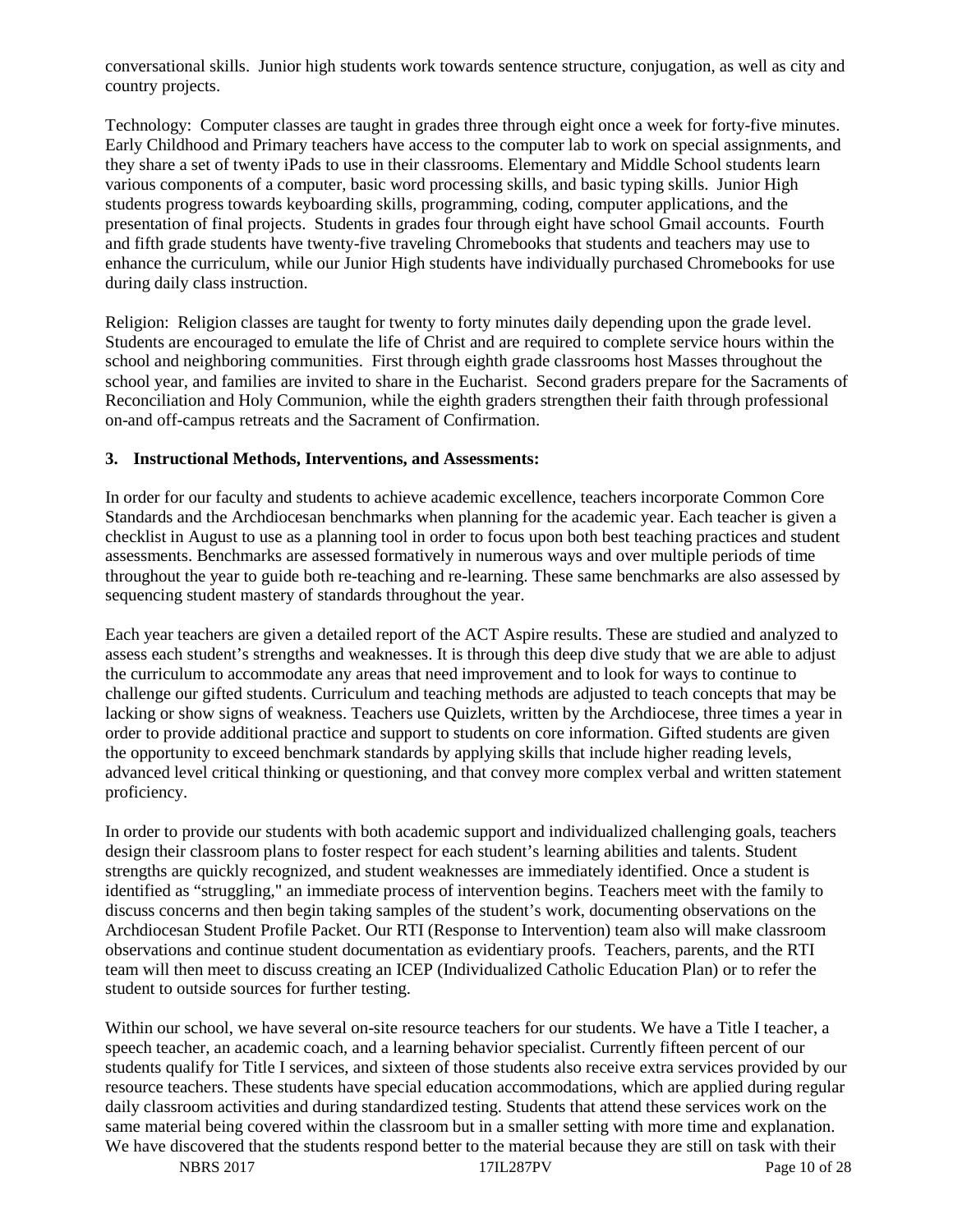peers and do not feel as if they are lagging behind when returning to the regular classroom.

Teachers meet regularly in PLC (Professional Learning Community) teams (preschool, kindergarten and first grade; second and third grade; fourth and fifth grade; sixth through eighth grade) to address any behavioral or academic concerns. These teams collaborate to discuss techniques that have been tried and are successful and methods that have been tried but were unsuccessful. By working cooperatively within these teams, teachers are all "on the same page" for all concerns regarding their students. Teachers also meet departmentally to review the curriculum to assure that all content is being taught and that curriculum is being reinforced, not retaught year to year.

Cross curriculum teaching and evaluations are common within our school. The reading teacher will assign genres for independent reading, which may also be used for Science, Social Studies, or Music Fair research. English teachers will work with students to write and edit essays for classroom projects. Fine Arts teachers introduce art or music from a specific time period being covered in history class. The Computer teacher will create multi-media projects with students to complete a novel study. Math teachers will work with students to create various types of charts and graphs for science labs or projects.

Differentiated instruction and assessment are common practices among our teachers. Students will be arranged in various ways in order to provide them with the best possible learning environment, depending upon the task at hand. Teachers utilize whole class and small group instruction. Peer teaching may reinforce lessons while teachers meet individually with students to answer questions. Although tests and quizzes are used for some assessments, it is not uncommon for students to have various other forms of assessment. Interactive notebooks, computer-based projects, essays, group and individual projects, creative arts projects, homework, class work, observations, interviews, graphic organizers, labs, presentations, and portfolios are among some of the ways our students are assessed.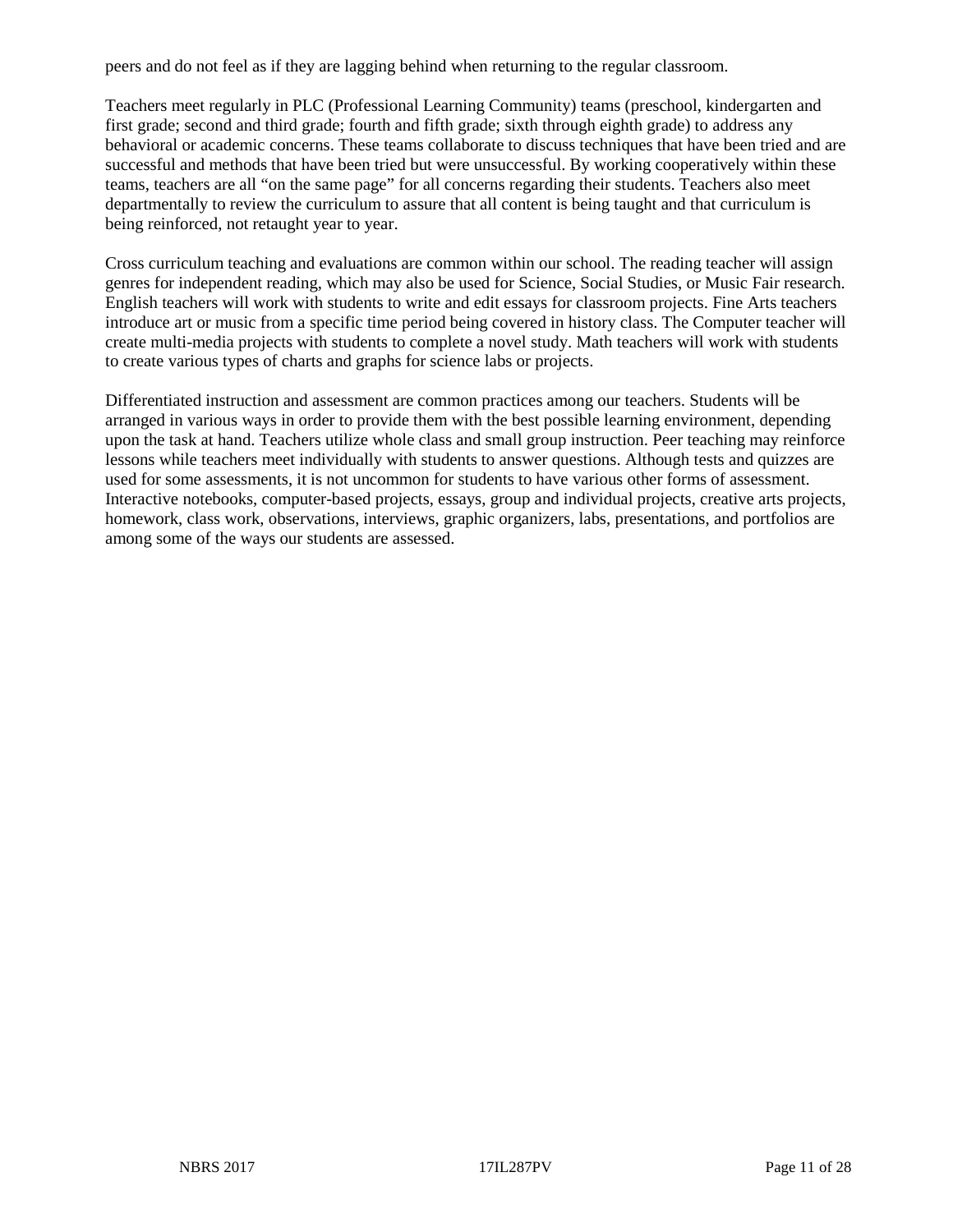#### **1. School Climate/Culture:**

St. Edward School believes in a collaborative style of leadership and learning. The principal and teachers strive to create a happy, safe, and positive environment for all students. Throughout the school year, the classrooms and hallways are decorated with students' work and projects, with trophies, the current honor roll and principal's awards, and various fine art displays. Each year the school incorporates a theme that the teachers and students use as a focus, thus incorporating cohesion among all grade levels. A central display of this theme is visibly placed on the first floor of the school for the entire year, so students, parents, faculty, and visitors can support the systematic theme and vision for that given school year.

Parents and teachers work closely to monitor students' academic struggles and successes, socialization skills, and emotional behaviors. An open line of communication is available through direct phone calls to the school, through conferencing, and through emails. Often, before and after school, teachers can be found tutoring students, monitoring academic or sports programs, supervising social clubs, or meeting with parents. Our faculty supports our students more than academically. It is not uncommon to see teachers attending students' extracurricular activities or to see students, families, and faculty members working together toward successful social and fundraising activities.

We are a school that prides itself on being supportive of one another. Faculty members are treated with respect by the administration and are included when creating elements of the school calendar, setting conference times, changing or creating new school policies, and updating the school's mission statement. Teachers are strongly encouraged to continue their professional development by receiving monetary subsidies, provided by the school, that cover workshops, seminars, or advanced degrees.

Throughout the school year, faculty members and students participate in or are celebrated with many memorable events. Students enjoy school Spirit Days, sports team days, pajama days, dress-down days, movie days, game days, and a student appreciation day when the parent organization provides a full day of fun activities with a special surprise guest during a school assembly. We have a hospitality committee that recognizes special events in our faculty's lives. Birthdays, weddings, baby showers, Boss' Day and Secretary's Day are just a few of the special celebrations. The St. Edward parent organization has a longstanding tradition that honors the faculty and staff with a homemade breakfast and appreciation gift on Teacher Appreciation Day. St. Edward Parish also recognizes the teachers' dedication and commitment with a Christmas party and an end-of-the-year luncheon.

#### **2. Engaging Families and Community:**

St. Edward School families and community are involved in many aspects of the school. As part of our curriculum we engage the resources of our stakeholders. During the year professionals teach our students forensics, health, nutrition, CPR, recycling, planting and farming, veteran affairs, different career opportunities, and strategies against gang affiliations and drug/alcohol abuse.

Our school is in a neighborhood community that provides opportunities for our students to be engaged in clean-up projects, service activities at nursing homes, food pantries, and animal shelters, as well as assistance to the elderly and baby-sitting. As part of our service projects this year, we collected stuffed animals for Lurie Children's Hospital in Chicago, toys for our sharing parish, and buckets of cleaning supplies for the victims of Hurricane Matthew. The parents are involved in helping with these many projects. Next summer some eighth graders and graduates are planning a service trip to Tennessee to assist with a building project supervised by adults from our community.

Our academic successes are published on our website, on Facebook, in the local newspapers, and on neighborhood blogs. Parents have daily access to students' grades and meet frequently with teachers. Our expansive music program provides students with disciplines that promote academic success, and a neighborhood youth theater group works with our students weekly, culminating in two musical productions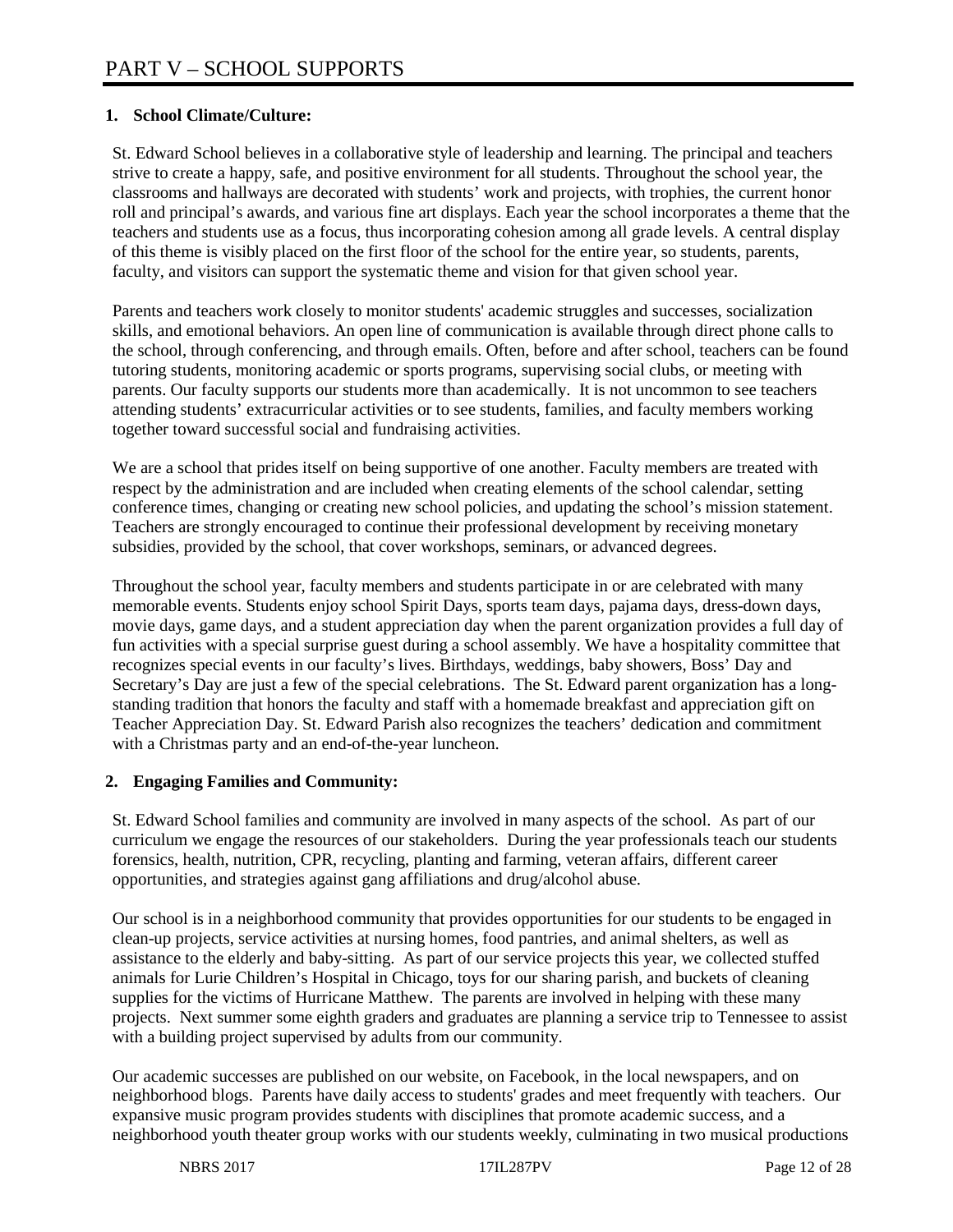each year, thus encouraging confidence and public speaking.

The alumni remain connected and a vital part of the school by coaching in our sports programs and teaching and volunteering in the school. Parents assist as lunchroom monitors and help with classroom projects and tutoring. It is through this adult mentoring that our students gain a sense of generosity and justice.

The School Board has been actively engaged in the education of our students, were responsible for researching a one-to-one Chromebook computer program for our school, and worked closely with the administration and teachers to successfully implement the program this year. The Board updates and monitors our website as well as our weekly e-backpack mail to our constituents.

Our primarily college-educated parents are involved in their children's education and successes, and we are held to high academic standards by the many stakeholders who support our school. Last year, we had an AdvancEd Evaluation, which noted our educational successes; a parent survey, which supported our multiple endeavors; and our assessment results, which confirmed student growth in many areas of the curriculum.

#### **3. Professional Development:**

In the past three years, St. Edward School has focused its Professional Development on areas that improve performance and enhance the potential of the teachers and the success of the students. We focused on skills and knowledge that are needed to align teaching with twenty-first century techniques. The three focus areas were: AdvancEd Evaluation, Assessment and Data Analysis, and the use of Chromebooks and Google Apps.

Our school began the AdvancEd process by looking at the curriculum. We provided workshops and webinars to help in the understanding and implementation of Common Core Standards into our daily lessons. The faculty took outside professional workshops to become further educated on Common Core Standards with weekly lesson plans that highlighted the use of Common Core. The Administration has consistently been part of this emerging process.

As part of the AdvancEd Evaluation, the ELEOT Instrument (Effective Learning Environments Observation Tool) was used to observe and evaluate teachers. In a one-to-one conference with the principal, each teacher was given feedback on his/her performance, discussing both strengths and weaknesses. New teachers are mentored by seasoned teachers, who work with them on lessons, teaching strategies, and discipline. New teachers also observe in other classrooms as part of their initial and ongoing training.

The Archdiocese provides workshops and webinars on delving into test scores and data analysis. We recently changed from the Terra Nova Test to the ACT Aspire Test. Last year was the first year we used this new assessment, and a year before we administered the test, we began preparing our students for this new test by honing their writing skills. After the test we did a deep dive into the results, assessing if our students were college and career ready, how to interpret individual test results, how to teach to get different and better results, the resources available, and the next steps. Teachers met in groups to determine what was not being taught adequately and what was lacking in their current curriculum.

The principal and each teacher have been given Chromebooks for their use, and the school has provided classes during faculty meetings on the use of Google apps, as well as a workshop entitled "The Use of Google Apps for Education," offered through Morris College. The faculty has been able to work successfully with our students to use a blended approach with technology as part of their daily curriculum.

#### **4. School Leadership:**

The principal of St. Edward School is a Springfield Dominican who has served the school for the past twenty-five years. The principal believes in educating the whole child and providing a safe and loving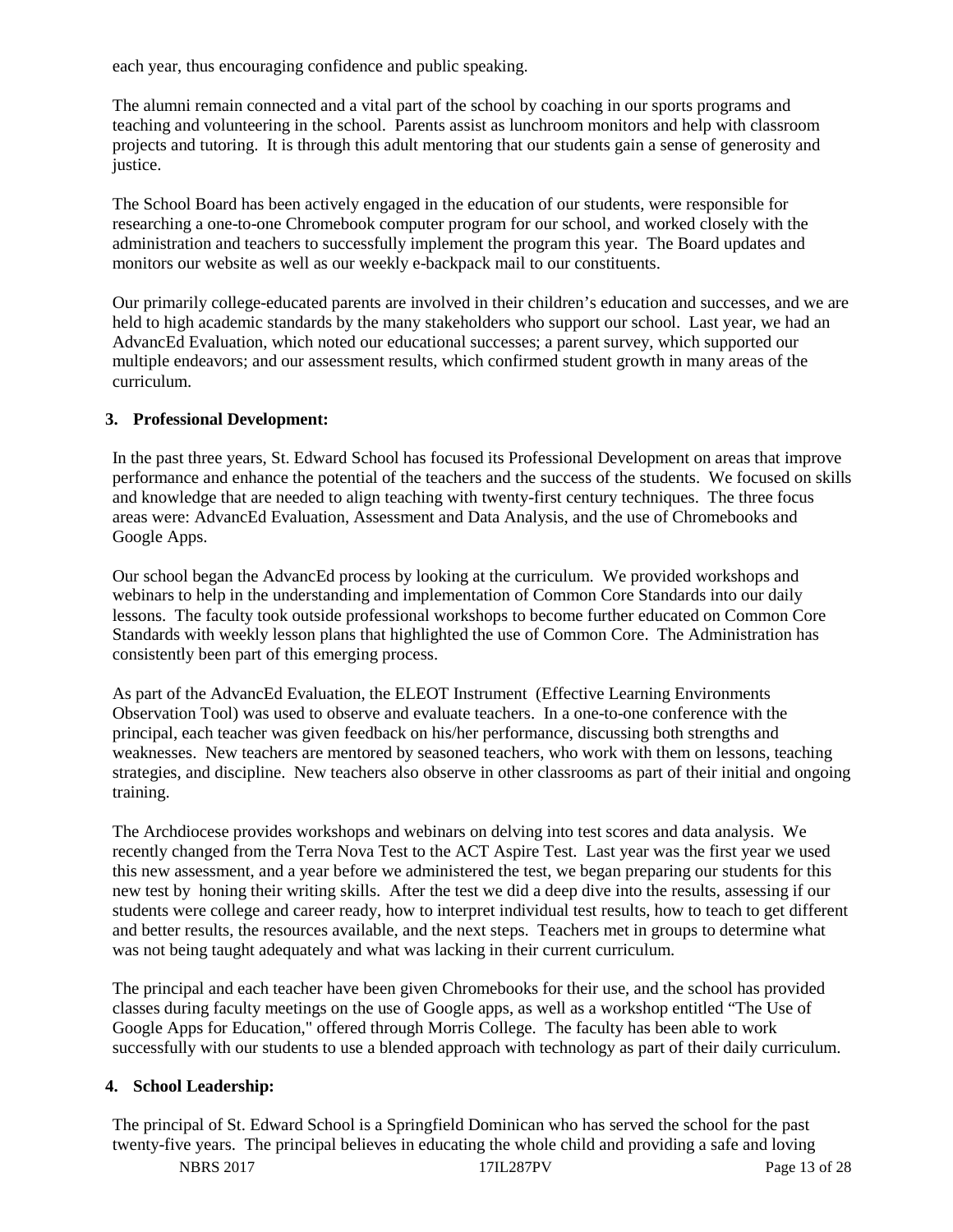environment, where each child can learn, be creative, grow, and be free to reach his/her full potential as a student and a human being. As the educational leader, the principal has worked closely with the staff to update the curriculum, has initiated a comprehensive deep data dive for the faculty in regards to yearly assessments, and evaluates the teachers, holding each to a high standard of excellence. She has an opendoor policy and believes in engaging in frequent dialog with faculty members in order to support them in an ever-changing and challenging job.

The school has two assistant principals and a team of teachers, all of whom work closely with the Archdiocese regarding our AdvancEd guidelines for curriculum and assessments. There is also a very active RTI (Response to Intervention) team that observes, evaluates, and works on ICEP's (Individual Catholic Education Plan) for students.

The teachers and principal have scheduled PLC (Professional Learning Community) meetings and faculty meetings, along with staff development days. The time is used to collaborate on teaching strategies, assessment strengths and weaknesses, student updates, the implementation of 504 and ICEP plans, parent involvement, and next steps in moving forward with our curriculum. As a result of these meetings, our students have shown significant growth in math and reading in a variety of assessment results.

The school communicates regularly with parents and stakeholders through email, a comprehensive and updated website, one-to-one conferences, bi-yearly scheduled parent conferences, open houses, curriculum night, School Board meetings, SEPO (St. Edward Parent Organization) meetings, and many social activities.

The principal extends an open-door policy to all parents and is available on a daily basis regarding student concerns and successes. She is readily available to assist and communicate with parents, and attends most of the outside school activities. There is a spirit of camaraderie between the parish and school, which speaks of a team spirit that has the students' best interests at heart.

The Archdiocese has policies and procedures that must be followed, and the principal insures that we are in compliance. She serves as the secretary of the Principal's Association and is presently serving on the Archdiocesan Strategic Plan and Teacher Evaluation Committee.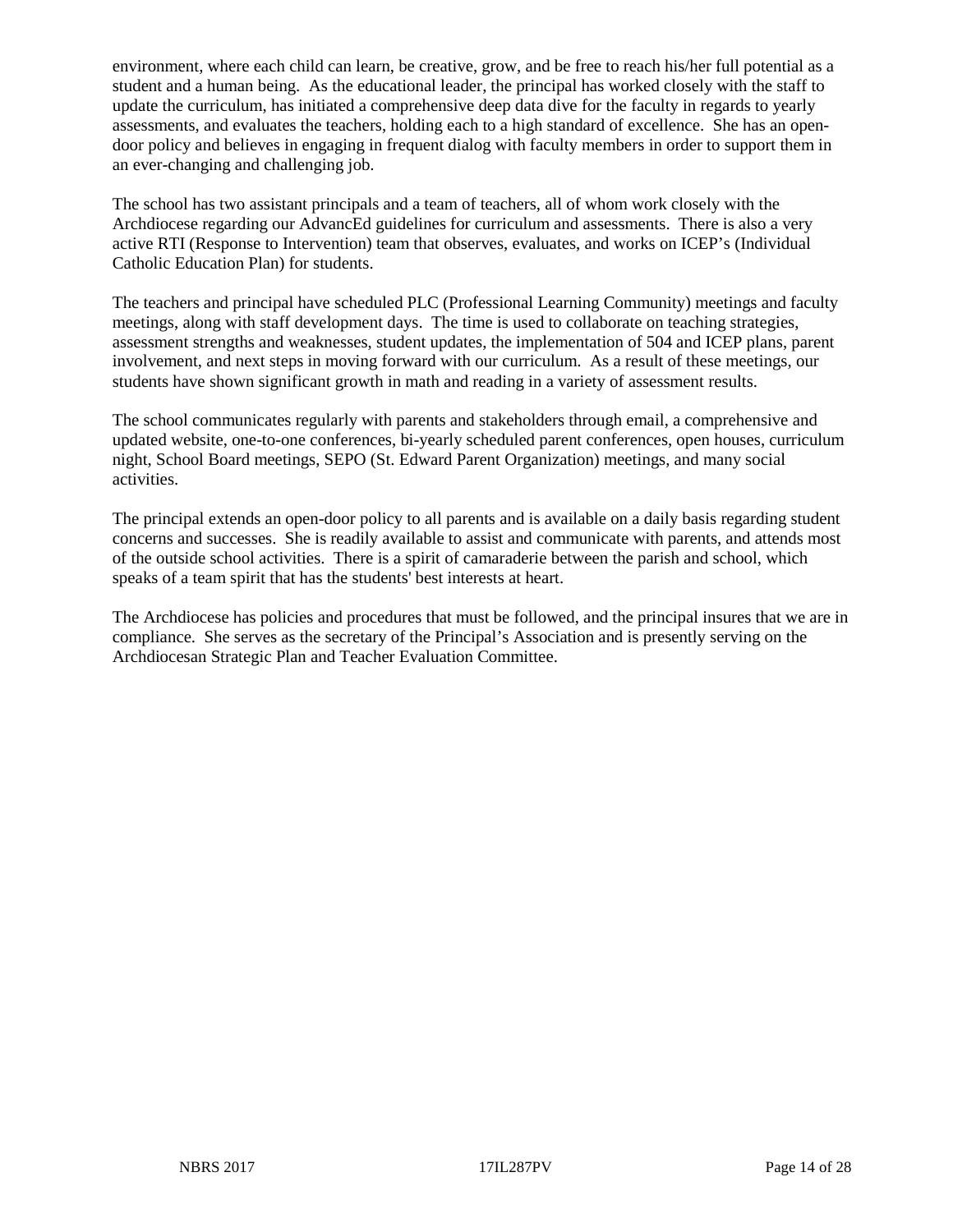Three years ago, St. Edward School launched a five-year Strategic Plan. We engaged in a year-long study with the guidance of the planning committee from the Archdiocese, the school board, faculty, and stakeholders. We concentrated on the areas that most needed attention in order for our school to continue to succeed. We had a day-long session with stakeholders to generate strengths, weaknesses, and where we wanted our school to be in five years.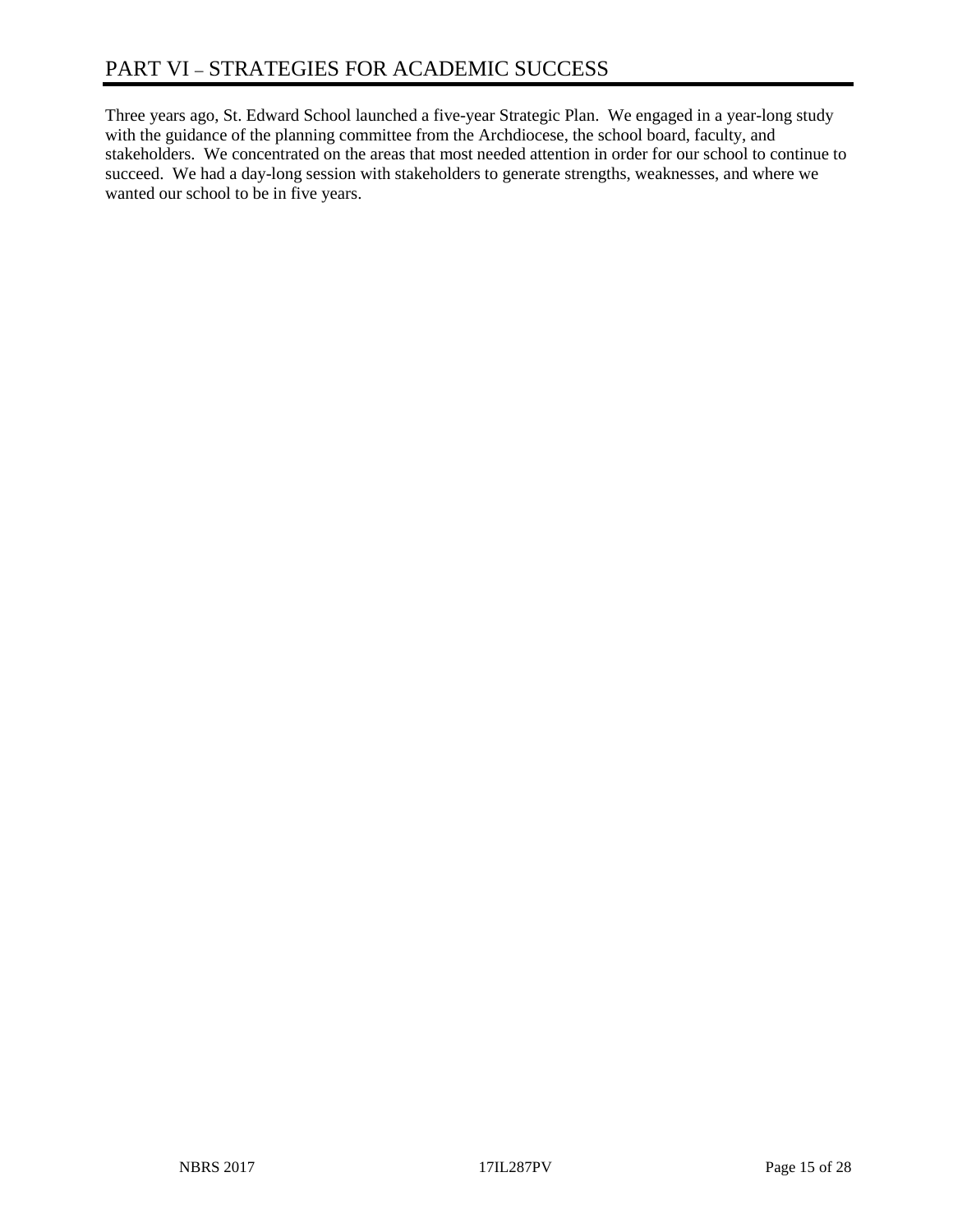# PART VII – NON-PUBLIC SCHOOL INFORMATION

1. Non-public school association(s): Catholic

Identify the religious or independent associations, if any, to which the school belongs. Select the primary association first.

| 2. | Does the school have nonprofit, tax-exempt $(501(c)(3))$ status?                                       | Yes X  | No. |
|----|--------------------------------------------------------------------------------------------------------|--------|-----|
| 3. | What is the educational cost per student?<br>(School budget divided by enrollment)                     | \$5655 |     |
| 4. | What is the average financial aid per student?                                                         | \$2630 |     |
| 5. | What percentage of the annual budget is devoted to<br>scholarship assistance and/or tuition reduction? | 3%     |     |
| 6. | What percentage of the student body receives<br>scholarship assistance, including tuition reduction?   | 6%     |     |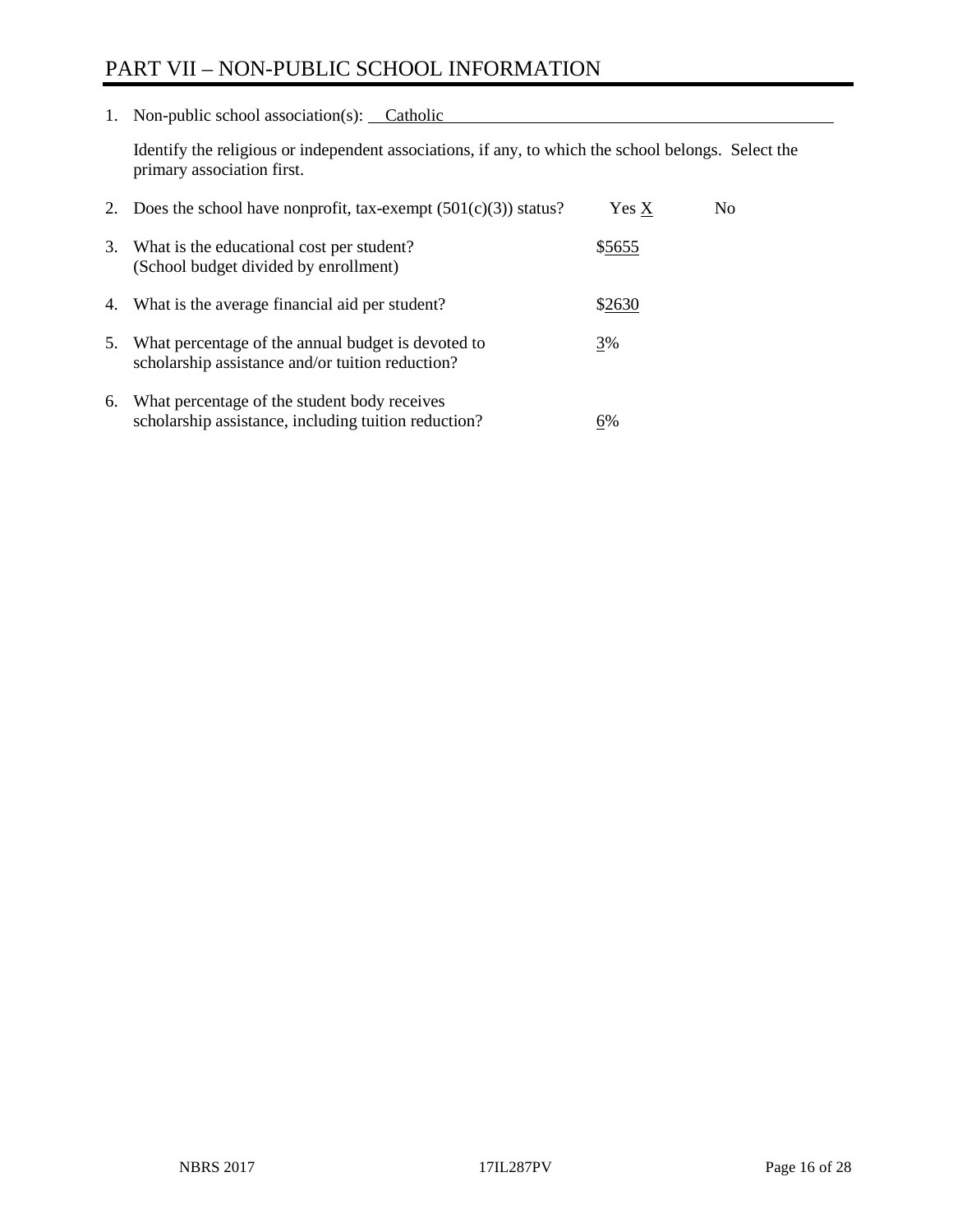# PART VIII – ASSESSMENT RESULTS FOR NORM-REFERENCED TESTS

#### **REFERENCED BY NATIONAL NORMS**

| <b>Subject:</b> Math                  | <b>Test:</b> ACT Aspire     | Grade: 3                 |
|---------------------------------------|-----------------------------|--------------------------|
| <b>Edition/Publication Year: 2016</b> | <b>Publisher:</b> ACT, Inc. | Scores are reported here |
|                                       |                             | <b>as:</b> Scaled scores |

| School Year                                | 2015-2016        |
|--------------------------------------------|------------------|
| Testing month                              | Apr              |
| <b>SCHOOL SCORES</b>                       |                  |
| <b>Average Score</b>                       | 416              |
| Number of students tested                  | 39               |
| Percent of total students tested           | 100              |
| Number of students alternatively assessed  | 0                |
| Percent of students alternatively assessed | $\boldsymbol{0}$ |
| <b>SUBGROUP SCORES</b>                     |                  |
| 1. Other 1                                 |                  |
| <b>Average Score</b>                       |                  |
| Number of students tested                  |                  |
| 2. Other 2                                 |                  |
| Average Score                              |                  |
| Number of students tested                  |                  |
| 3. Other 3                                 |                  |
| <b>Average Score</b>                       |                  |
| Number of students tested                  |                  |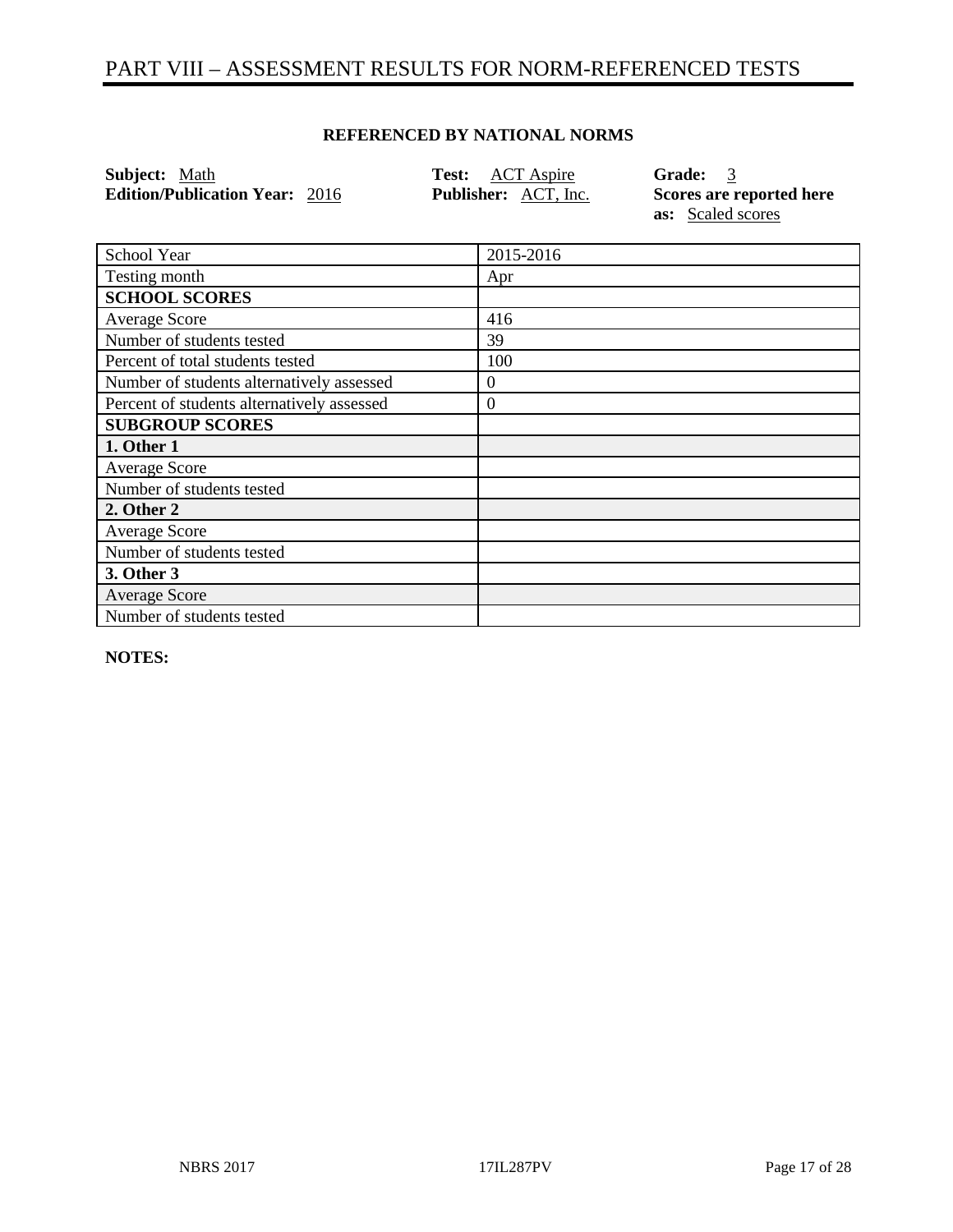| <b>Subject:</b> Math                  | <b>Test:</b> ACT Aspire     | <b>Grade:</b> 4          |
|---------------------------------------|-----------------------------|--------------------------|
| <b>Edition/Publication Year: 2016</b> | <b>Publisher:</b> ACT, Inc. | Scores are reported here |
|                                       |                             | <b>as:</b> Scaled scores |

| 2015-2016 |
|-----------|
|           |
| Apr       |
|           |
| 418       |
| 27        |
| 100       |
| 0         |
| 0         |
|           |
|           |
|           |
|           |
|           |
|           |
|           |
|           |
|           |
|           |
|           |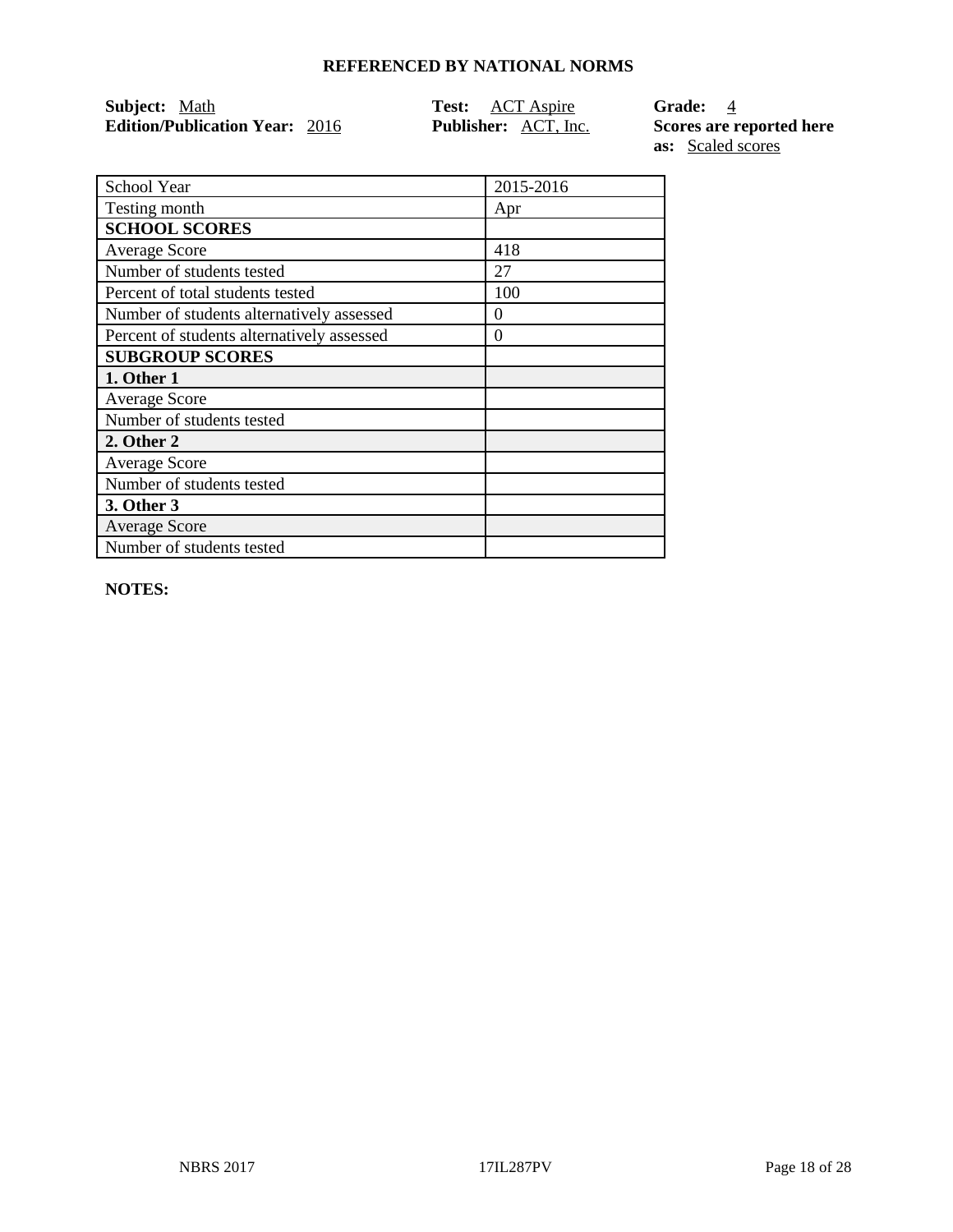| <b>Subject:</b> Math                  | <b>Test:</b> ACT Aspire     | Grade: 5                 |
|---------------------------------------|-----------------------------|--------------------------|
| <b>Edition/Publication Year: 2016</b> | <b>Publisher:</b> ACT, Inc. | Scores are reported here |
|                                       |                             | <b>as:</b> Scaled scores |

| School Year                                | 2015-2016 |
|--------------------------------------------|-----------|
| Testing month                              | Apr       |
| <b>SCHOOL SCORES</b>                       |           |
| <b>Average Score</b>                       | 419       |
| Number of students tested                  | 24        |
| Percent of total students tested           | 100       |
| Number of students alternatively assessed  | 0         |
| Percent of students alternatively assessed | 0         |
| <b>SUBGROUP SCORES</b>                     |           |
| 1. Other 1                                 |           |
| <b>Average Score</b>                       |           |
| Number of students tested                  |           |
| 2. Other 2                                 |           |
| <b>Average Score</b>                       |           |
| Number of students tested                  |           |
| 3. Other 3                                 |           |
| <b>Average Score</b>                       |           |
| Number of students tested                  |           |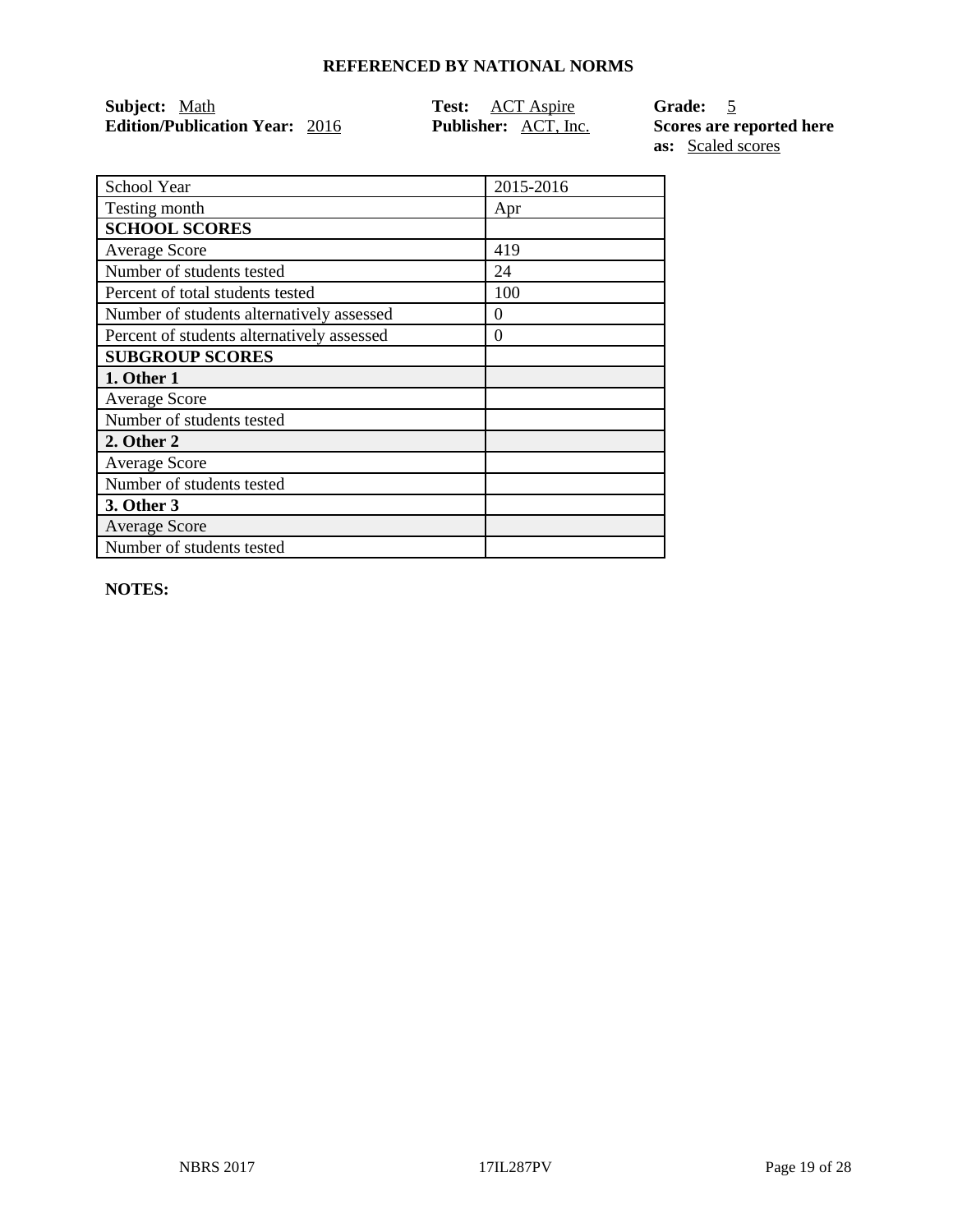| <b>Subject:</b> Math                  | <b>Test:</b> ACT Aspire     | Grade: 6                 |
|---------------------------------------|-----------------------------|--------------------------|
| <b>Edition/Publication Year: 2016</b> | <b>Publisher:</b> ACT, Inc. | Scores are reported here |
|                                       |                             | <b>as:</b> Scaled scores |

School Year 2015-2016 Testing month Apr **SCHOOL SCORES** Average Score 1425<br>
Number of students tested 23 Number of students tested Percent of total students tested 100 Number of students alternatively assessed 0 Percent of students alternatively assessed 0 **SUBGROUP SCORES 1. Other 1** Average Score Number of students tested **2. Other 2** Average Score Number of students tested **3. Other 3** Average Score Number of students tested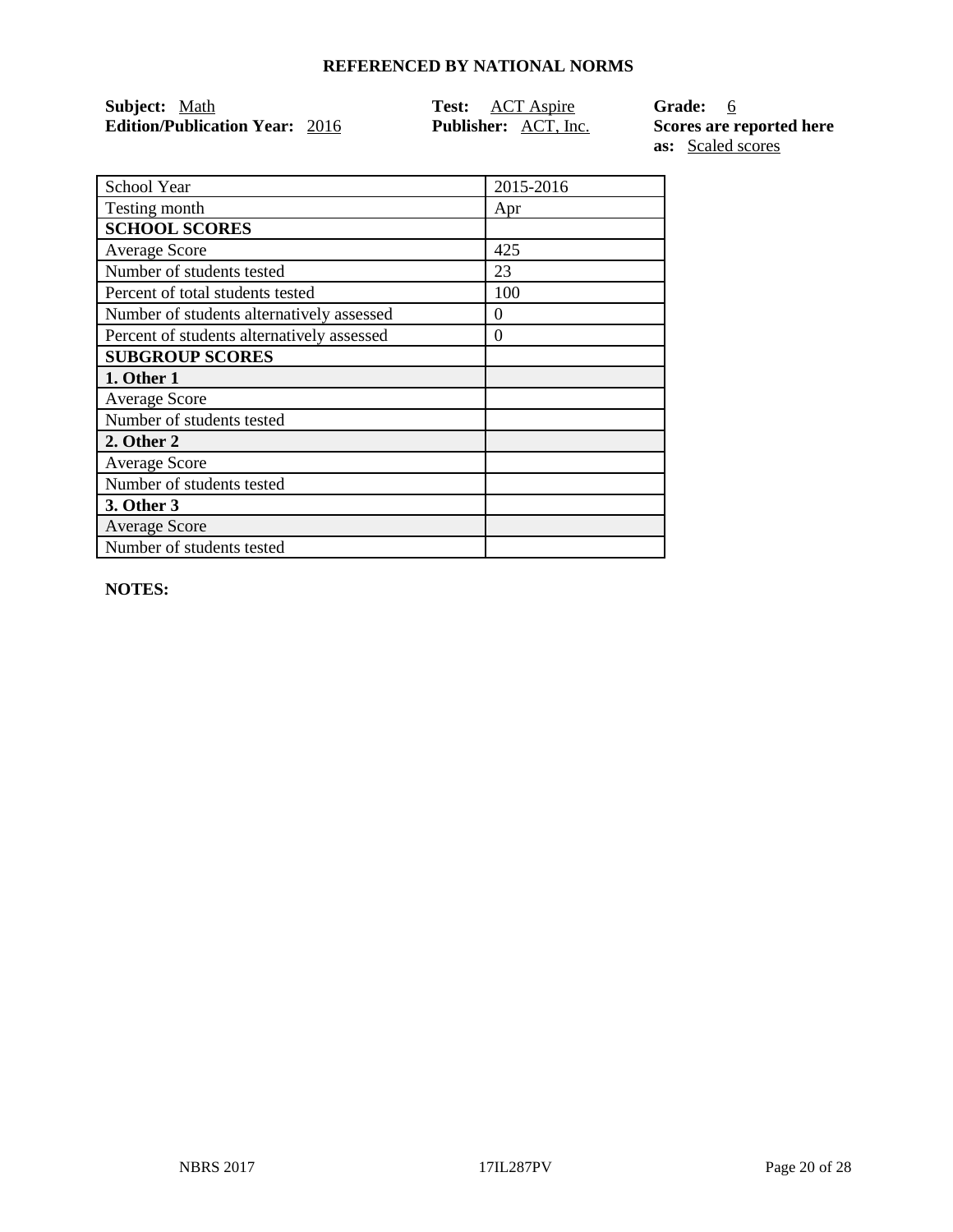| <b>Subject:</b> Math                  | <b>Test:</b> ACT Aspire     | Grade:                   |
|---------------------------------------|-----------------------------|--------------------------|
| <b>Edition/Publication Year: 2016</b> | <b>Publisher:</b> ACT, Inc. | Scores are reported here |
|                                       |                             | <b>as:</b> Scaled scores |

| School Year                                | 2015-2016 |
|--------------------------------------------|-----------|
| Testing month                              | Apr       |
| <b>SCHOOL SCORES</b>                       |           |
| <b>Average Score</b>                       | 424       |
| Number of students tested                  | 32        |
| Percent of total students tested           | 100       |
| Number of students alternatively assessed  | 0         |
| Percent of students alternatively assessed | 0         |
| <b>SUBGROUP SCORES</b>                     |           |
| 1. Other 1                                 |           |
| <b>Average Score</b>                       |           |
| Number of students tested                  |           |
| 2. Other 2                                 |           |
| Average Score                              |           |
| Number of students tested                  |           |
| 3. Other 3                                 |           |
| <b>Average Score</b>                       |           |
| Number of students tested                  |           |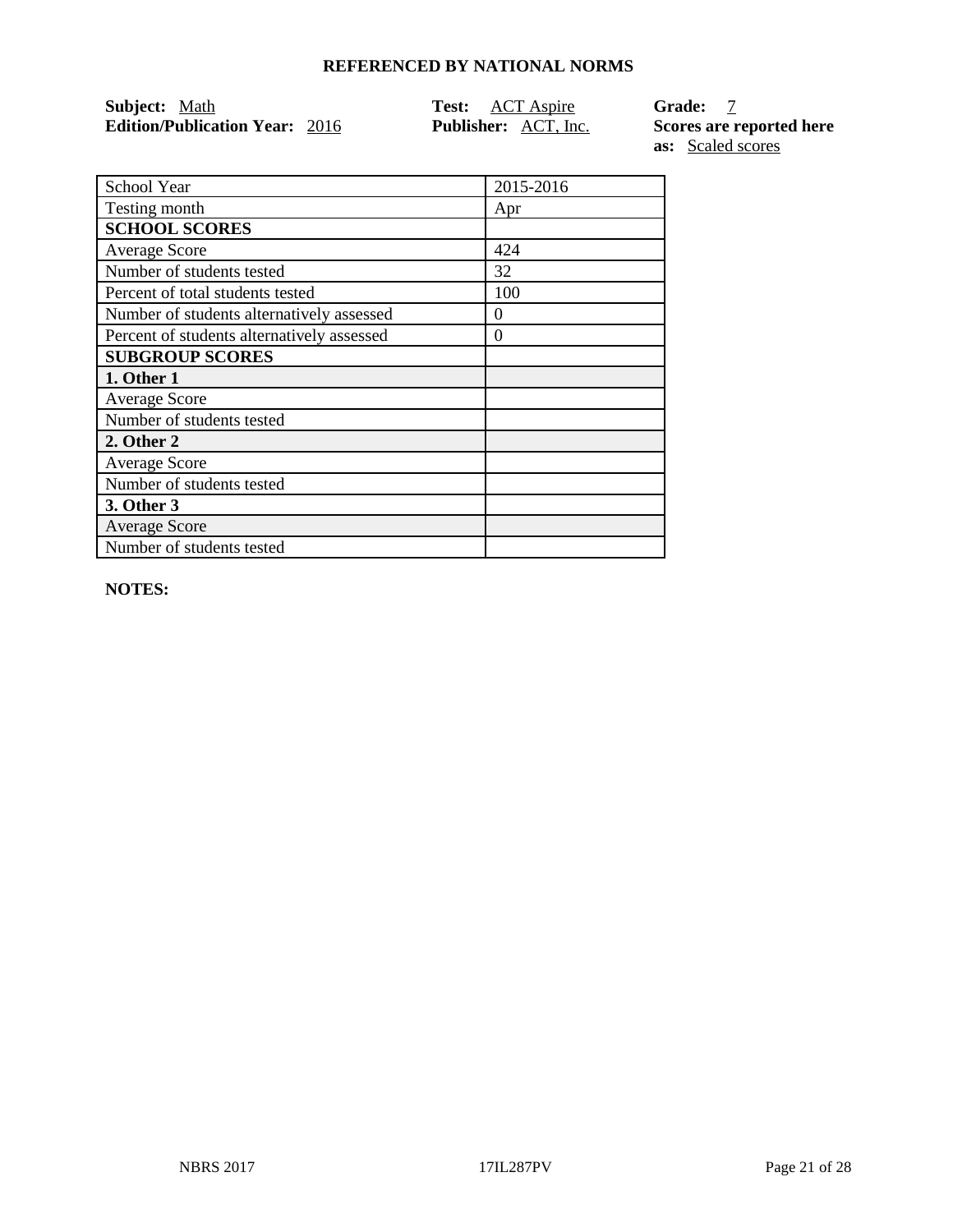| <b>Subject:</b> Math                  | <b>Test:</b> ACT Aspire     | Grade: 8                 |
|---------------------------------------|-----------------------------|--------------------------|
| <b>Edition/Publication Year: 2016</b> | <b>Publisher:</b> ACT, Inc. | Scores are reported here |
|                                       |                             | <b>as:</b> Scaled scores |

| School Year                                | 2015-2016 |
|--------------------------------------------|-----------|
| Testing month                              | Apr       |
| <b>SCHOOL SCORES</b>                       |           |
| <b>Average Score</b>                       | 426       |
| Number of students tested                  | 25        |
| Percent of total students tested           | 100       |
| Number of students alternatively assessed  | $^{(1)}$  |
| Percent of students alternatively assessed | $\theta$  |
| <b>SUBGROUP SCORES</b>                     |           |
| 1. Other 1                                 |           |
| <b>Average Score</b>                       |           |
| Number of students tested                  |           |
| 2. Other 2                                 |           |
| <b>Average Score</b>                       |           |
| Number of students tested                  |           |
| 3. Other 3                                 |           |
| <b>Average Score</b>                       |           |
| Number of students tested                  |           |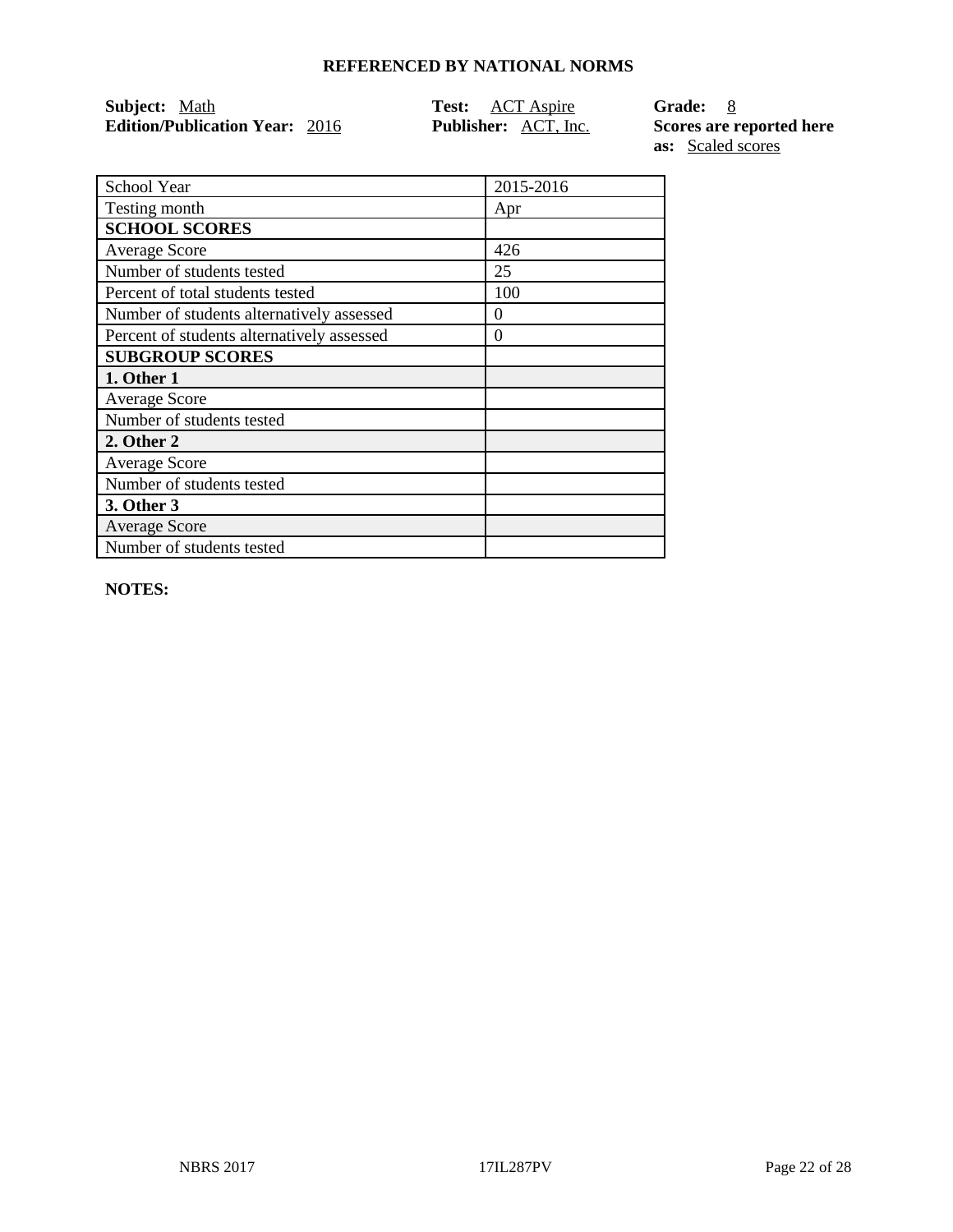| <b>Subject:</b> Reading/ELA           | <b>Test:</b> ACT Aspire     | Grade: 3                 |
|---------------------------------------|-----------------------------|--------------------------|
| <b>Edition/Publication Year: 2016</b> | <b>Publisher:</b> ACT, Inc. | Scores are reported here |

**as:** Scaled scores

| School Year                                | 2015-2016 |
|--------------------------------------------|-----------|
| Testing month                              | Apr       |
| <b>SCHOOL SCORES</b>                       |           |
| <b>Average Score</b>                       | 417       |
| Number of students tested                  | 39        |
| Percent of total students tested           | 100       |
| Number of students alternatively assessed  | 0         |
| Percent of students alternatively assessed | 0         |
| <b>SUBGROUP SCORES</b>                     |           |
| 1. Other 1                                 |           |
| <b>Average Score</b>                       |           |
| Number of students tested                  |           |
| 2. Other 2                                 |           |
| <b>Average Score</b>                       |           |
| Number of students tested                  |           |
| 3. Other 3                                 |           |
| <b>Average Score</b>                       |           |
| Number of students tested                  |           |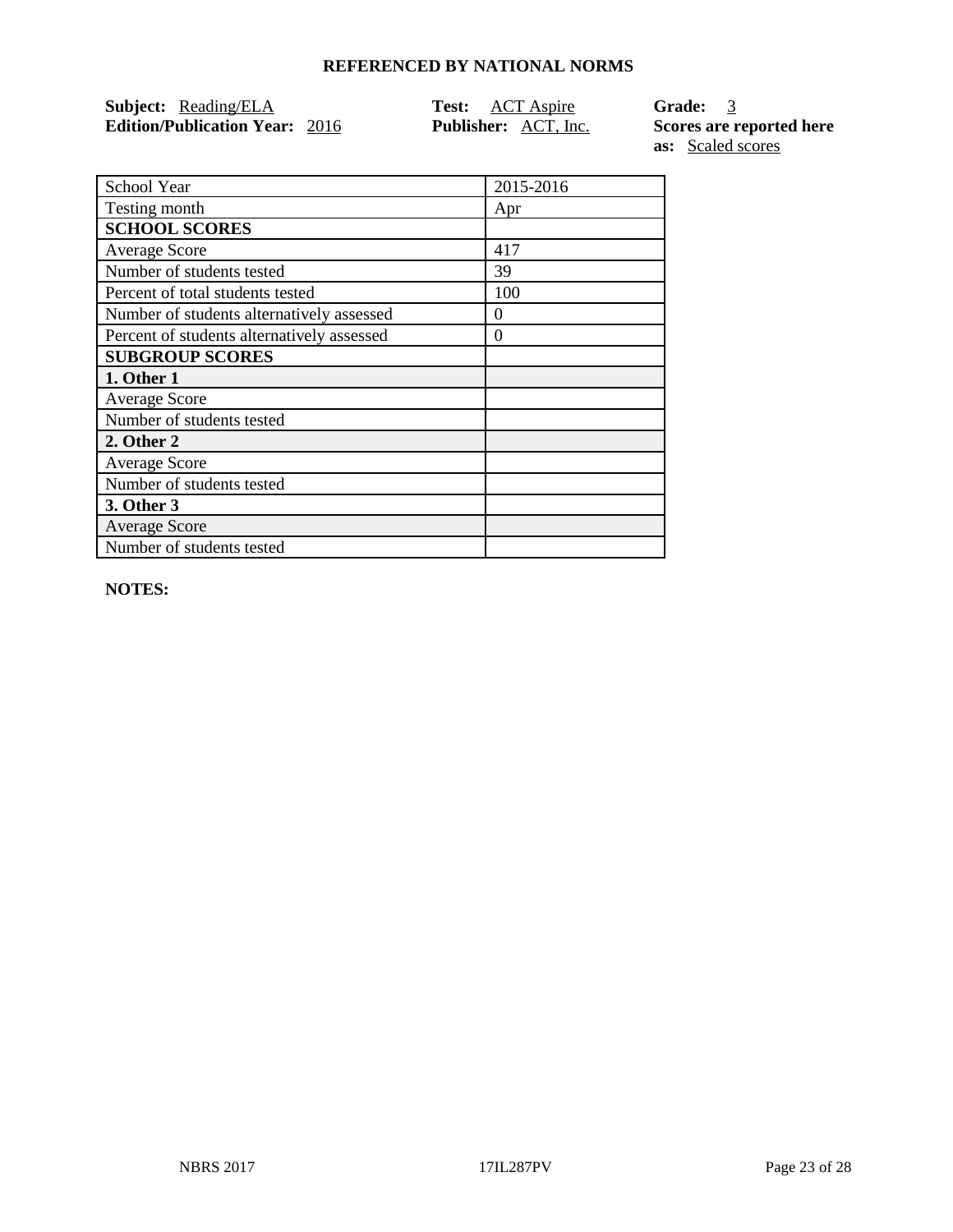| <b>Subject:</b> Reading/ELA           | <b>Test:</b> ACT Aspire     | Grade: 4                 |
|---------------------------------------|-----------------------------|--------------------------|
| <b>Edition/Publication Year: 2016</b> | <b>Publisher:</b> ACT, Inc. | Scores are reported here |

**as:** Scaled scores

| School Year                                | 2015-2016 |
|--------------------------------------------|-----------|
| Testing month                              | Apr       |
| <b>SCHOOL SCORES</b>                       |           |
| <b>Average Score</b>                       | 419       |
| Number of students tested                  | 27        |
| Percent of total students tested           | 100       |
| Number of students alternatively assessed  | 0         |
| Percent of students alternatively assessed | 0         |
| <b>SUBGROUP SCORES</b>                     |           |
| 1. Other 1                                 |           |
| <b>Average Score</b>                       |           |
| Number of students tested                  |           |
| 2. Other 2                                 |           |
| <b>Average Score</b>                       |           |
| Number of students tested                  |           |
| 3. Other 3                                 |           |
| <b>Average Score</b>                       |           |
| Number of students tested                  |           |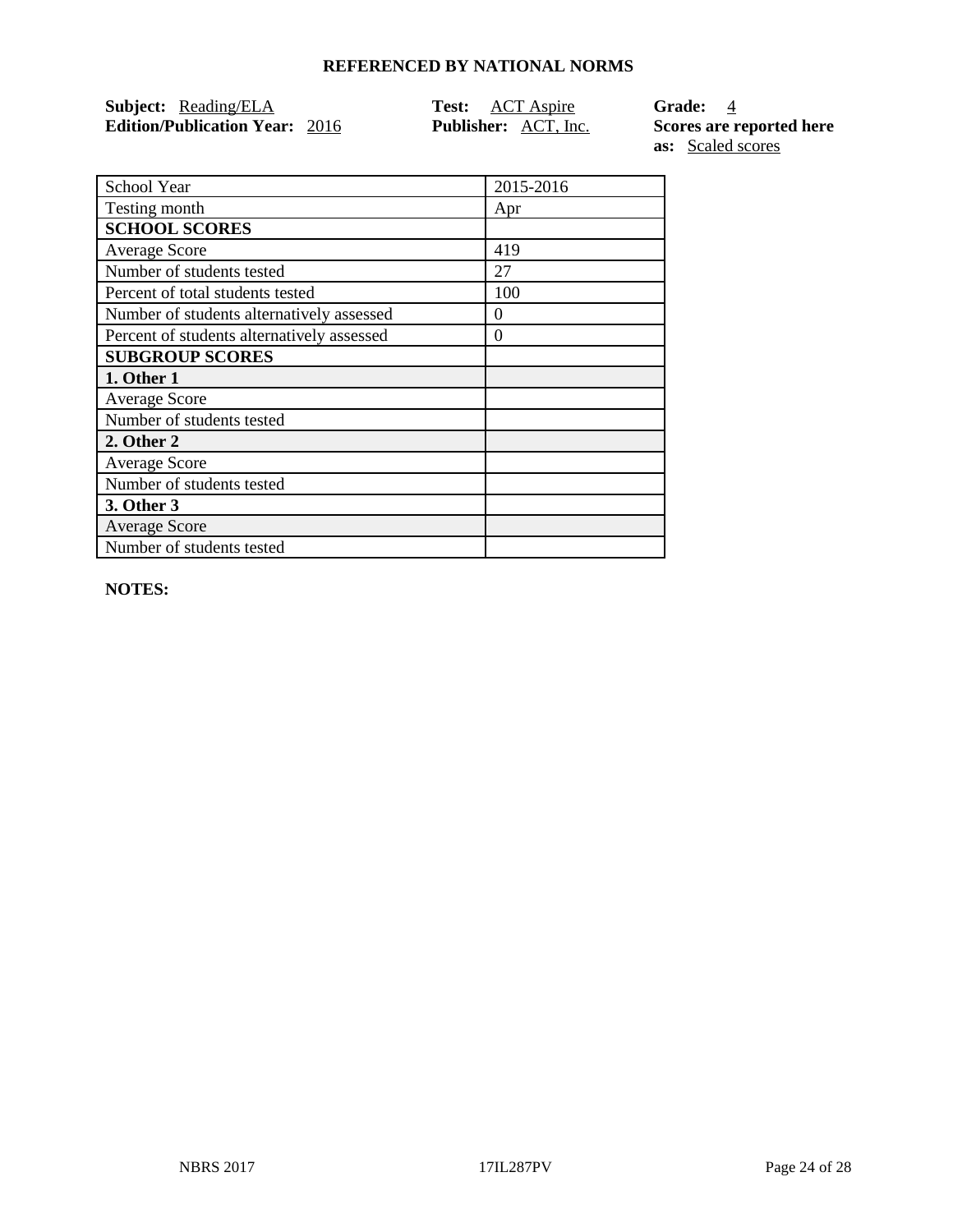| Subject: Reading/ELA                  | <b>Test:</b> ACT Aspire     | Grade: 5                 |
|---------------------------------------|-----------------------------|--------------------------|
| <b>Edition/Publication Year: 2016</b> | <b>Publisher:</b> ACT, Inc. | Scores are reported here |

**as:** Scaled scores

| School Year                                | 2015-2016 |
|--------------------------------------------|-----------|
| Testing month                              | Apr       |
| <b>SCHOOL SCORES</b>                       |           |
| <b>Average Score</b>                       | 421       |
| Number of students tested                  | 24        |
| Percent of total students tested           | 100       |
| Number of students alternatively assessed  | 0         |
| Percent of students alternatively assessed | $\theta$  |
| <b>SUBGROUP SCORES</b>                     |           |
| 1. Other 1                                 |           |
| <b>Average Score</b>                       |           |
| Number of students tested                  |           |
| 2. Other 2                                 |           |
| <b>Average Score</b>                       |           |
| Number of students tested                  |           |
| 3. Other 3                                 |           |
| <b>Average Score</b>                       |           |
| Number of students tested                  |           |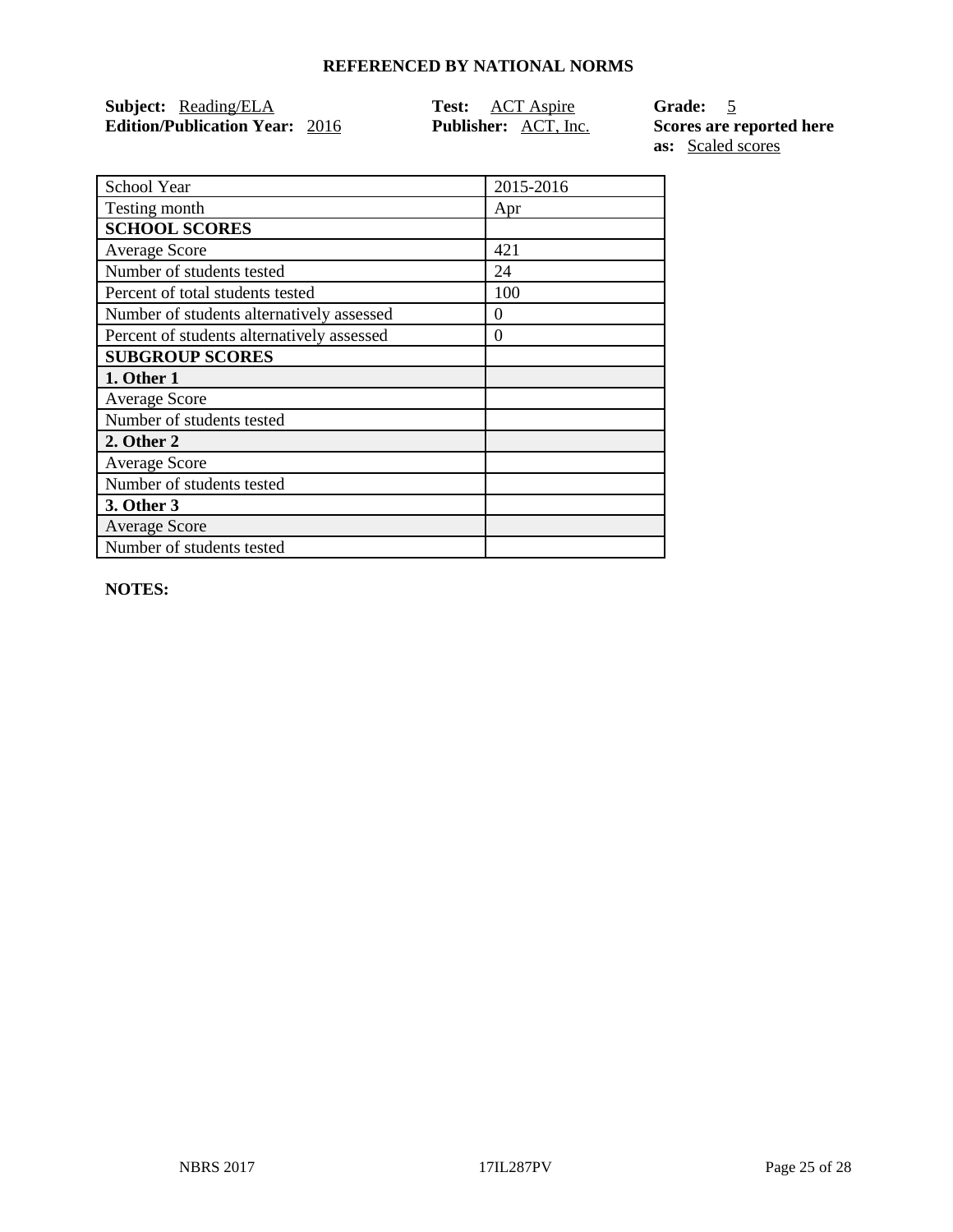| <b>Subject:</b> Reading/ELA           | <b>Test:</b> ACT Aspire     | Grade: 6                 |
|---------------------------------------|-----------------------------|--------------------------|
| <b>Edition/Publication Year: 2016</b> | <b>Publisher:</b> ACT, Inc. | Scores are reported here |

**as:** Scaled scores

| School Year                                | 2015-2016 |
|--------------------------------------------|-----------|
| Testing month                              | Apr       |
| <b>SCHOOL SCORES</b>                       |           |
| <b>Average Score</b>                       | 425       |
| Number of students tested                  | 24        |
| Percent of total students tested           | 100       |
| Number of students alternatively assessed  | 0         |
| Percent of students alternatively assessed | 0         |
| <b>SUBGROUP SCORES</b>                     |           |
| 1. Other 1                                 |           |
| <b>Average Score</b>                       |           |
| Number of students tested                  |           |
| 2. Other 2                                 |           |
| <b>Average Score</b>                       |           |
| Number of students tested                  |           |
| 3. Other 3                                 |           |
| <b>Average Score</b>                       |           |
| Number of students tested                  |           |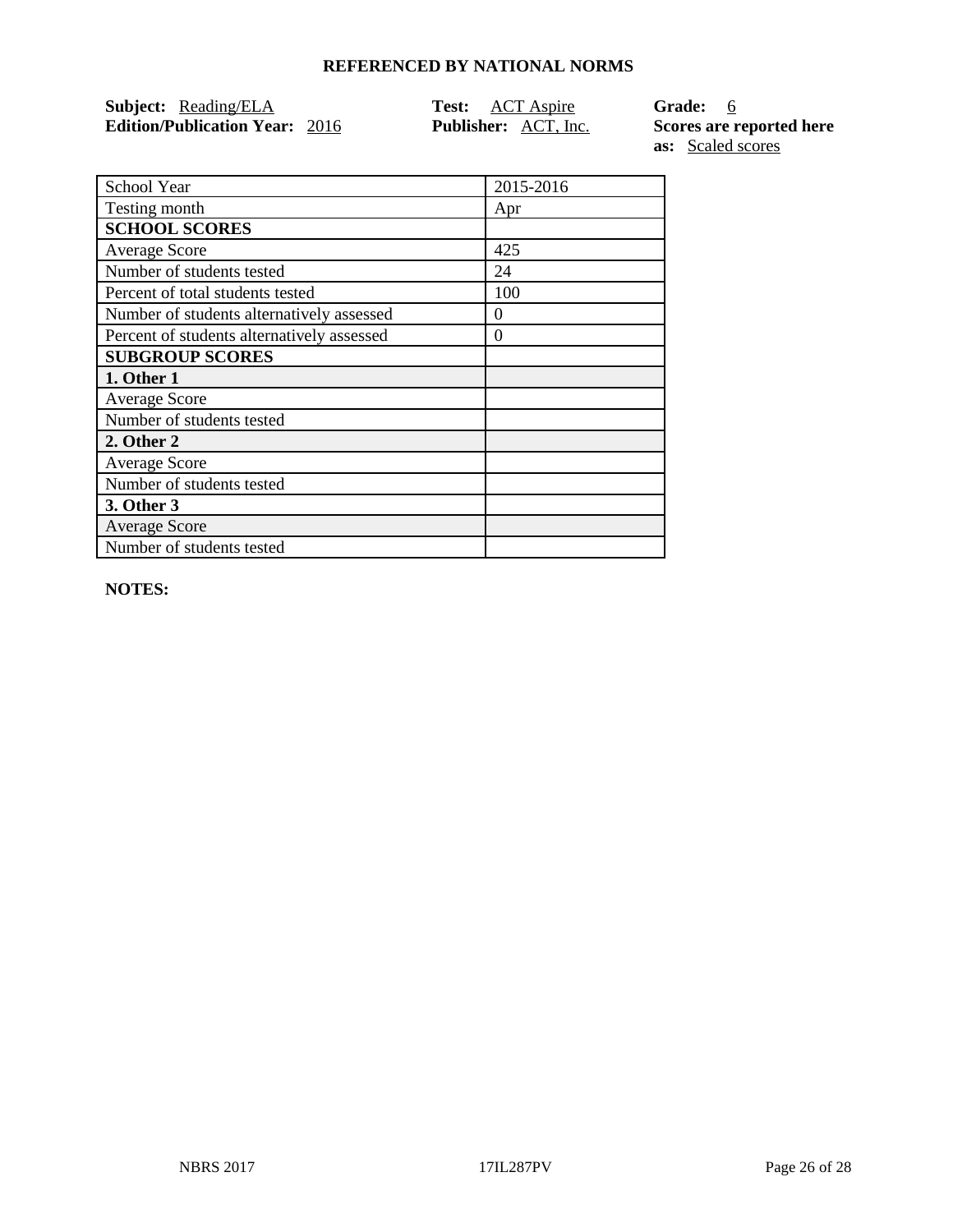| <b>Subject:</b> Reading/ELA           | <b>Test:</b> ACT Aspire     | <b>Grade:</b>  |
|---------------------------------------|-----------------------------|----------------|
| <b>Edition/Publication Year: 2016</b> | <b>Publisher:</b> ACT, Inc. | Scores are rep |

**Ed here as:** Scaled scores

| School Year                                | 2015-2016 |
|--------------------------------------------|-----------|
| Testing month                              | Apr       |
| <b>SCHOOL SCORES</b>                       |           |
| <b>Average Score</b>                       | 426       |
| Number of students tested                  | 32        |
| Percent of total students tested           | 100       |
| Number of students alternatively assessed  | $\Omega$  |
| Percent of students alternatively assessed | 0         |
| <b>SUBGROUP SCORES</b>                     |           |
| 1. Other 1                                 |           |
| <b>Average Score</b>                       |           |
| Number of students tested                  |           |
| 2. Other 2                                 |           |
| <b>Average Score</b>                       |           |
| Number of students tested                  |           |
| 3. Other 3                                 |           |
| <b>Average Score</b>                       |           |
| Number of students tested                  |           |